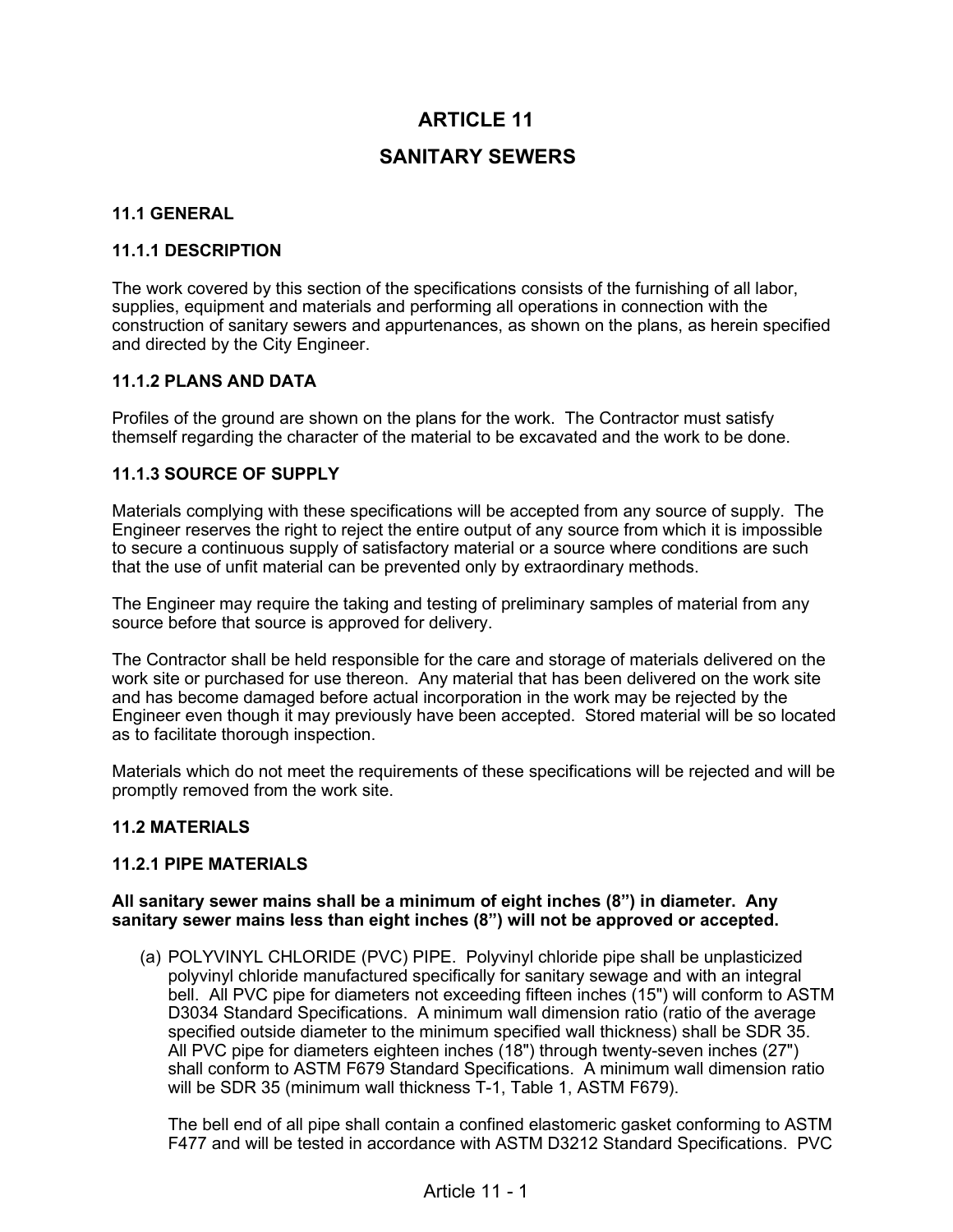pipe shall not be exposed to ultraviolet light longer than six (6) months. Any discoloration of the pipe material will be evidence of ultraviolet damage and may be reason for rejection and removal from the project.

All PVC sewer pipe, eight inches (8") in diameter or larger, shall be an integral green tint in color. Lightly tinted pipe will not be acceptable. Contractors shall install all **PVC pipe in a manner where there are no sags or interruptions in the flow**. All pipe shall have a home mark on the spigot to indicate proper penetration when the joint is made.

Connections to an existing PVC pipe, for extensions or repairs, shall be made with a double bell coupling when a bell end does not exist, (i.e. plain end to plain end connection). After it has been laid and backfilled, and prior to the placing of surface improvements, all PVC pipe shall be tested by the Contractor by means of a certified mandrel (go-nogo device).

- (b) CAST IRON PIPE (CIP). Cast Iron Pipe will not be allowed.
- (c) DUCTILE IRON PIPE (DIP). Ductile Iron Pipe shall be centrifugally cast, grade 60-42-10 iron conforming to ASTM A746 and ANSI A21.51 Standard Specifications. Thickness class for buried pipe shall be as determined by ANSI A21.51, Tables 51.1 and 51.2. Ductile Iron Pipe shall have rubber gasket push-on joints and shall have a polyethylene lining.

Polyethylene lining material shall conform to ASTM D1248 Standard Specifications, compounded without an inert filler except 3% carbon black to resist ultraviolet rays. The polyethylene shall be chemically bonded to the interior of the pipe. The lining shall have a nominal thickness of 40 mils and a minimum thickness of 35 mils.

Each piece of pipe shall be checked for holidays by the manufacturer. Holiday testing shall conform to ASTM G62 standard specifications.

Field cutting and coating of the cut pipe shall be made in accordance with the manufacturer's recommendations. In no case shall polyethylene-lined pipe be cut with a torch.

An approved pipe bonding and cathodic protection system will be required on all buried ductile iron pipe.

(d) VITRIFIED CLAY PIPE (VCP) - EXTRA STRENGTH. Vitrified clay pipe will be allowed only when prior written approval is obtained from the City Engineer.

# **11.2.5 CONCRETE MANHOLES**

Unless otherwise specified on the plans, or approved by the City Engineer, manholes shall be constructed of precast concrete barrels and cones with cast-in-place concrete bases. Bases may be precast if placed on six inches (6") of compacted gravel bedding extending a minimum of twelve inches (12") around the base or the width of the excavation-whichever is greater. In the event severe groundwater conditions are encountered, the thickness of the gravel bedding below the manhole base shall be increased to twelve inches (12"). Alternate construction methods may be required as approved by the Engineer on a case-by-case basis. The concrete channel and bench within precast bases shall be poured on site after the sewer pipe is set to grade. Where possible, manhole channel shall be sewer pipe with the upper portion removed.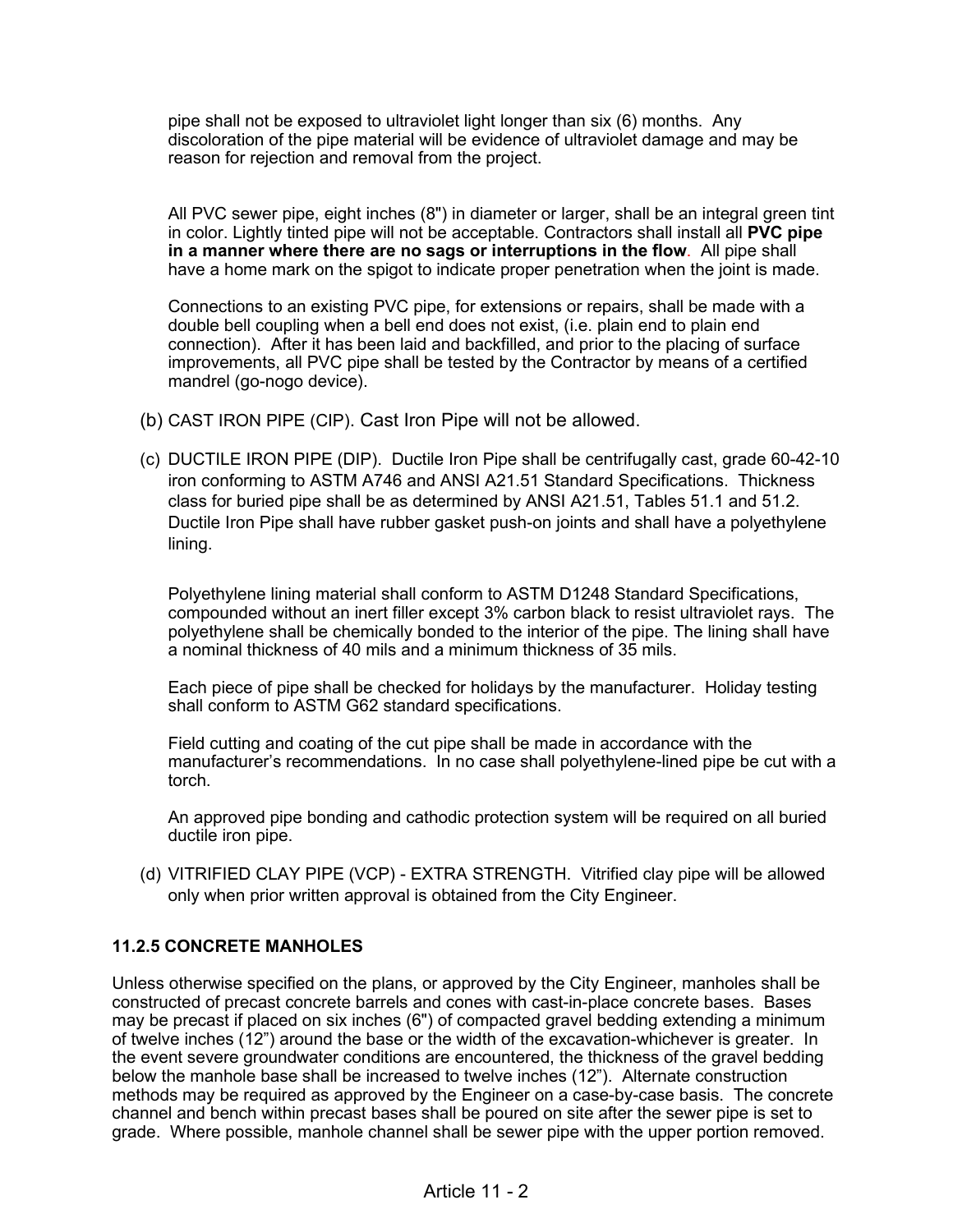Precast concrete barrels and cones shall conform to ASTM C478 Standard Specifications except that the wall thickness may be either wall A or wall B as described in ASTM C76 Standard Specifications. Provide eccentric cones for all manholes greater than six feet (6') deep, and flat lids for manholes six feet (6') deep or less as shown on the drawings. Manholes shall conform to the Standard Details shown on the plans. Concrete used in the construction of all sanitary sewer structures shall conform to those portions of ARTICLE 4 – CONCRETE and ARTICLE 5 – STRUCTURAL CONCRETE, which are applicable.

All joints in the manhole barrel, cone, grade adjustment rings, and flat top sections shall be sealed with a preformed flexible plastic sealing compound conforming to Federal Specification SS-S-00210 (GSA-FS6). All joint surfaces shall be cleaned prior to applying the sealant. The outside of the manhole joints shall be wrapped with a butyl adhesive tape sealant that conforms to Federal Specification SS-S-00210 (GSA-FS6). The eccentric cone section shall be situated so that the slope of the cone section is pointing toward the downstream direction.

All pipe penetrations in cast-in-place concrete bases shall utilize two strips of the above mentioned preformed flexible plastic sealing compound, placed around the pipe, as a water stop. All pipe penetrations in precast concrete bases shall be provided with a resilient rubber connector in conformance with ASTM C923. When connection to an existing manhole is allowed a water stop and non-shrink grout shall be used at all pipe penetrations.

## **11.2.6 TRENCHLESS MANHOLE REPAIR**

Unless specified on plans, materials used shall conform to the following, or otherwise approved by the engineer:

| <b>DESCRIPTION</b>                    | <b>METHOD</b> | <b>RESULTS</b>                        |
|---------------------------------------|---------------|---------------------------------------|
| Compressive Strength, 28-day          | ASTM C109     | 9,000 psi                             |
| Flexural Strength, 28-day             | ASTM C293     | 1,000 psi                             |
| <b>Bond Strength</b>                  | ASTM C882     | 2,000 psi                             |
| Freeze-Thaw Durability                | ASTM C666     | No visible damage after 300<br>cycles |
| Shrinkage at 95" Humidity, 28-<br>day | ASTM C596     | 0%                                    |
| <b>Sulfide Resistance</b>             | ASTM C267     | No attack                             |

#### (a) CEMENTIOUS MATERIAL

### (b) EPOXY COATING

| <b>DESCRIPTION</b>                    | <b>METHOD</b>                           | <b>RESULTS</b>                     |
|---------------------------------------|-----------------------------------------|------------------------------------|
| <b>Flexural Strength</b>              | ASTM D790                               | 13,000 psi                         |
| <b>Compressive Strength</b>           | ASTM D695                               | 18,000 psi                         |
| <b>Tensile Strength</b>               | ASTM D638                               | 7,600 psi                          |
| <b>Tensile Ultimate</b><br>Elongation | ASTM D638                               | 1.5%                               |
| Hardness, Shore D                     | ASTM D2240                              | 85-89                              |
| Taber Abrasion, CS17<br>Wheel         | ASTM D4060, 1,000g load/1,000<br>cycles | <112mg loss                        |
| Adhesion                              | ASTM D4541, Concrete                    | Substrate Failure and >250<br>psi* |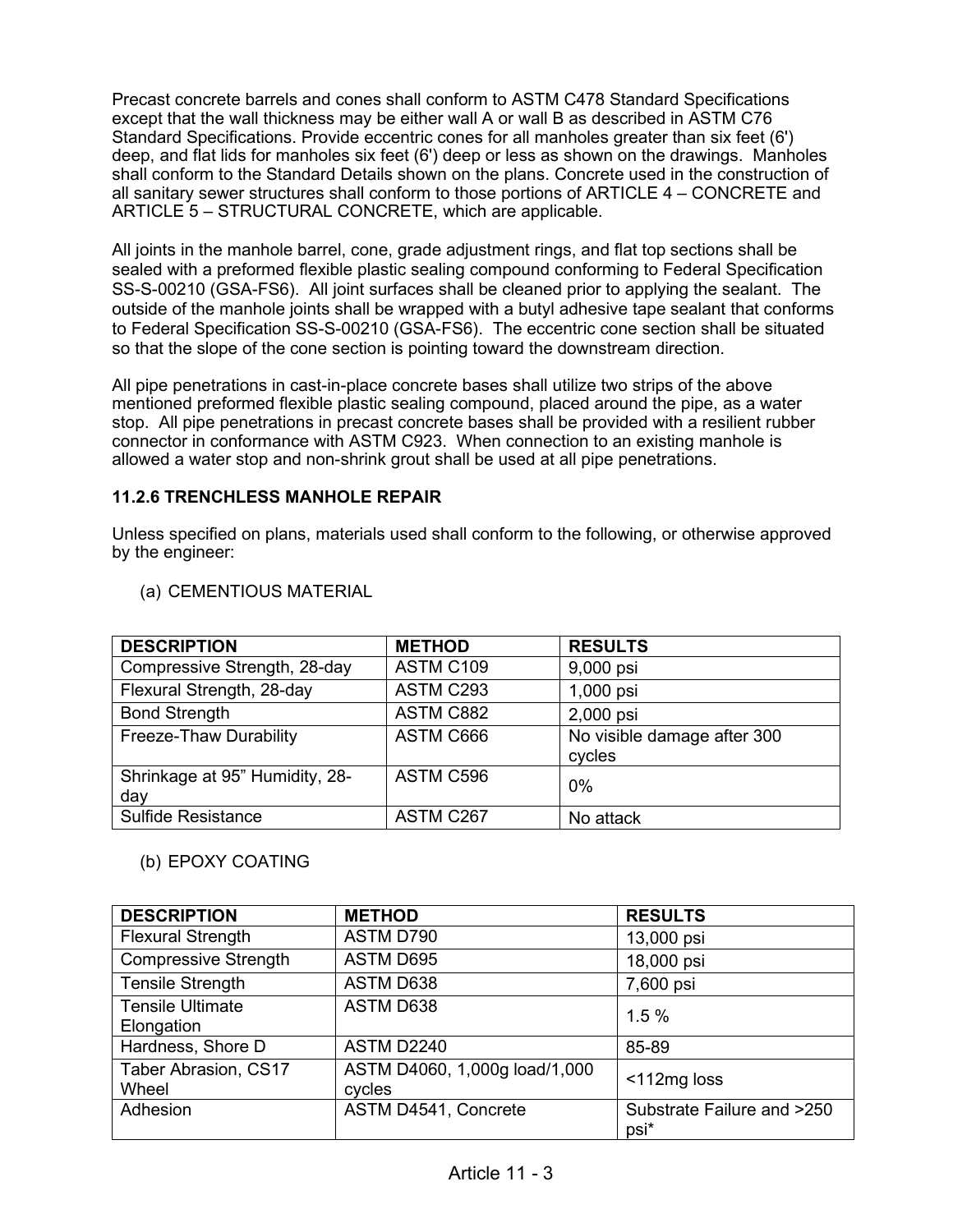\*Adhesion Mode of Failure shall be by Substrate Failure mode only with an adhesion value 250psi and greater. Mode of failure categorized as "Glue Failure or Adhesive Failure Y/Z" below the minimum PSI specified shall be cause for retesting. Mode of failure as noted in ASTM D4541Section 8.3.1 thru 8.3.3/ASTM D7234 Section 9.3.1 thru 9.3.4 categorized as Adhesive A/B, B/C, C/D etc. or Cohesive B, C, D etc. shall be cause for rejection.

## **11.2.7 MANHOLE RING AND COVER ADJUSTMENT**

- (a) CONCRETE GRADE RINGS. Reinforced concrete grade rings may be used in the adjustment of manhole rings. Grade rings shall have a minimum thickness of two inches (2") and maximum thickness of six inches (6"). Total adjustment height shall not exceed the tolerances as shown on the Standard Details.
- (b) HIGH DENSITY POLYETHYLENE (HDPE) GRADE RINGS. High Density Polyethylene grade rings may be used in the adjustment of manhole rings. Grade rings shall be rated for HS-20 loading. Total adjustment height shall not exceed the tolerances as shown on the Standard Details.

### **11.2.8 MANHOLE RING AND COVERS**

Iron castings shall conform to the requirements of AASHTO M306. Gray iron used in the casting shall conform to AASHTO M105, Class 35B, unless otherwise specified.

Castings shall be boldly filleted at angles and the risers shall be sharp and perfect. Castings shall be true to pattern in form and dimensions, free from pouring faults, sponginess, cracks, blow holes or other defects in positions affecting their strength for services intended. The ring and covers for manholes and all sanitary sewer appurtenances shall be straight and shall fit properly together so that traffic will not cause them to rattle. Rough spots, which prevent a suitable fitting, shall be removed by grinding. Manhole castings shall be Neenah R-1706, Deeter 1258, East Jordan Ironworks 2430 or approved equal. Manhole covers shall be lettered "SANITARY". See City Standard Details for additional information.

#### **11.2.9 REINFORCING STEEL**

Reinforcing steel shall meet the requirements of ARTICLE 5 – STRUCTURAL CONCRETE, SECTION 5.3 - REINFORCEMENT.

#### **11.2.10 BEDDING FOR PIPE**

- (a) CLASS "A" BEDDING Class "A" bedding shall be defined as that method of bedding by which additional supporting strength of the pipe is attained by supporting the pipe with a continuous concrete cradle. The lower part of the pipe shall be bedded in a continuous cradle constructed of concrete conforming to those portions of ARTICLE 4 – CONCRETE for Caisson Concrete Mix, which are applicable.
- (b) CLASS "B" BEDDING Class "B" bedding shall be a well-graded crushed stone or slag. When tested by means of laboratory sieves it shall conform to the following requirements: (AASHTO M43, NO. 67 gradation)

| <b>SIEVE SIZE</b> | <b>PERCENT PASSING</b> |  |
|-------------------|------------------------|--|
| 1 in.             | 100                    |  |
| $\frac{3}{4}$ in. | 90                     |  |
| $3/8$ in.         | $20 - 55$              |  |
| No. 4             | $0 - 10$               |  |
| No. 8             | - 5                    |  |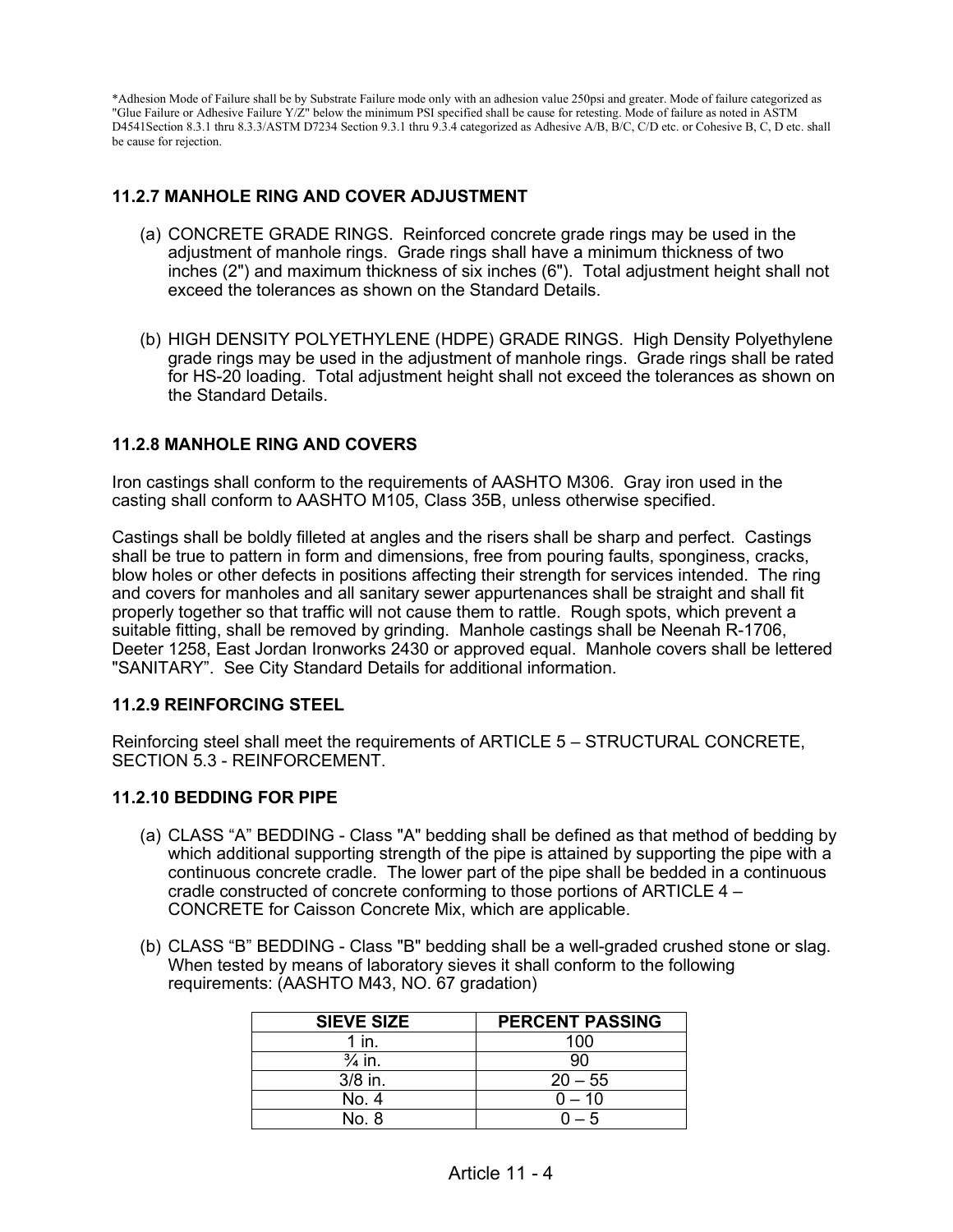When crushed gravel or stone is used, at least 50 percent, by weight, of the particles retained on the No. 4 sieve and above shall have at least two (2) fractured faces.

(c) REINFORCED CONCRETE ARCH AND ENCASEMENT – Concrete and reinforcement for an arch or encasement shall conform to those portions of ARTICLE 4 – CONCRETE for 6-Sack Concrete Mix and ARTICLE 5 – STRUCTURAL CONCRETE, which are applicable.

## **11.2.11 TRENCH STABILIZATION MATERIAL**

Backfill for unstable subgrade conditions shall be select material as approved by the Engineer. Contractor shall submit a sample and sieve analysis for City Engineer's review and approval prior to delivery of the materials to the site.

#### **11.2.12 BACKFILL MATERIALS**

Subject to the provisions specified herein, the material removed from the project excavations may be used as backfill. All organic material, rubbish, debris, and other objectionable materials shall be removed from the site and shall not be considered acceptable for backfill.

- (a) INITIAL BACKFILL. The specified selected material for the initial backfill (from the spring line of the pipe to a plane one foot (1') above the top of the pipe) in the "pipe zone" shall be Class "B" bedding material, unless stated otherwise on the plans. The initial backfill shall be carefully and simultaneously placed on each side of the pipe for the full width of the trench.
- (b) BACKFILL ABOVE THE PIPE ZONE. The material for backfill above the pipe zone (from the top of the bedding to a plane two feet (2') above the top of the bedding) shall be free from rocks, stones, concrete, or asphalt greater than three inches (3") in any dimension. If the Contractor cannot prevent rocks from accumulating at the top of the bedding during the backfill operation, then the City Engineer may require an additional twelve inches (12") of Class "B" bedding or select material be provided at no cost to the City. Material for the backfill from a plane two feet (2') above the bedding to the top of ground shall be free from rocks, stones, concrete or asphalt greater than eight inches (8") in any dimension. All Material shall be well graded which can be consolidated with a minimum of voids.
- (c) IMPORTED BACKFILL MATERIAL. When a shortage of satisfactory backfill material occurs from a cause which is not the fault of the Contractor, as verified by the City Engineer, the Contractor shall furnish all necessary suitable material. The imported backfill material shall be inspected and approved by the City Engineer prior to import.

#### **11.2.13 SEWER SERVICE LINES**

Sewer service lines shall be four inches (4") in diameter unless otherwise specified on the plans, or by the Engineer. Material for sewer service lines shall be PVC having a minimum wall dimension ratio with an SDR rating of 35 meeting the requirements of ASTM D3033 or D3034 or better. Sewer services shall be connected to the main, not the manhole, and shall be a wye fitting or a tee fitting when the diameter of the service line exceeds one-half  $(\frac{1}{2})$  the diameter of the sanitary sewer main. An approved multi-fitting saddle or wye with a lip may be used when the diameter of the service line is less than or equal to one-half  $(\frac{1}{2})$  the diameter of the sanitary sewer main.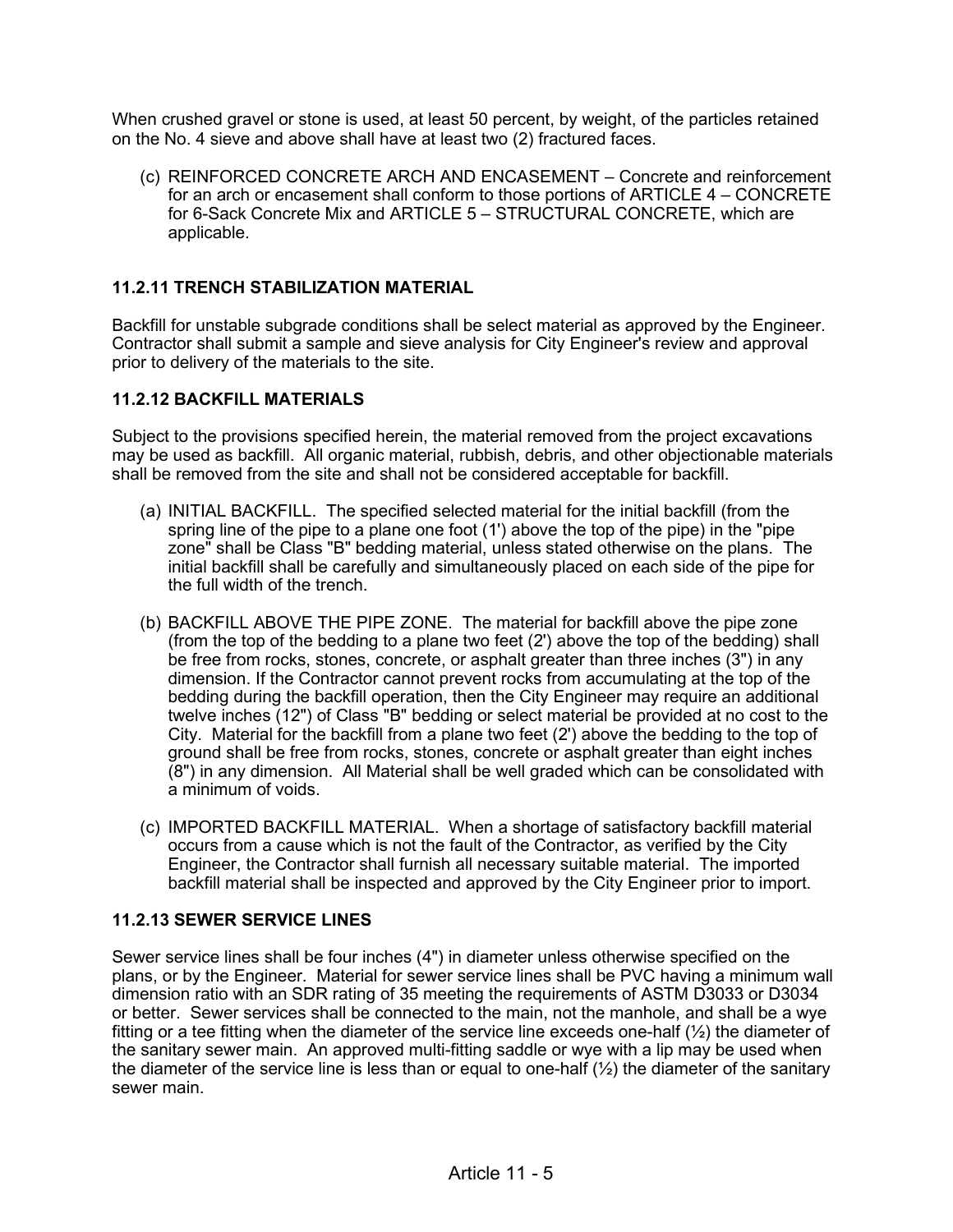#### **11.2.14 TRACER WIRE**

All tracer wire and tracer wire products shall be domestically manufactured in the U.S.A. All tracer wire shall have HDPE insulation intended for direct bury, color coated per APWA standard for the specific utility being marked.

- (a) OPEN TRENCH. Tracer wire for open trenches shall be #12 AWG copper clad steel, high strength with minimum 450 lb. break load, with minimum 30 mil HDPE insulation thickness.
- (b) DIRECTIONAL DRILLING/BORING. Tracer wire for directional drilling or boring shall be #12 AWG copper clad steel, extra high strength with minimum 1,150 lb. break load, with minimum 30 mil HDPE insulation thickness.
- (c) PIPE BURSTING/SLIP LINING. Tracer wire for pipe bursting or slip lining shall be 7 x 7 stranded copper clad steel, extreme strength with 4,700 lb. break load, with minimum 50 ml HDPE insulation thickness.
- (d) CONNECTORS. All mainline tracer wires must be interconnected in intersections, at mainline tees and mainline crosses. At tees, the three wires shall be joined using a single 3-way lockable connector (SnakeBiteTM or approved equal). At crosses, the four wires shall be joined using a 4-way connector. Use of two (2) 3-way connectors with a short jumper wire between them is an acceptable alternative.

Direct bury wire connectors. Shall include SnakeBiteTM 3-way lockable connectors (or approved equal) and mainline to lateral lug connectors specifically manufactured for use in underground tracer wire installation. Connectors shall be dielectric silicon filled to seal out moisture and corrosion and shall be installed in a manner so as to prevent any uninsulated wire exposure.

Non-locking friction fit, twist on or taped connectors are prohibited.

(e) TERMINATION/ACCESS. All tracer wire termination points must utilize an approved tracer wire access box (above ground access box or grade level/in-ground access box as applicable), specifically manufactured for this purpose.

All grade level/in-ground access boxes shall include a dual terminal switchable lid (SnakePit LD14G2T-SW or approved equal), be appropriately identified with "sewer" cast into the cap, and color coded per APWA standard for the specific utility being marked.

A minimum of two feet (2') of excess/slack wire is required in all tracer wire access boxes after meeting final elevation.

All tracer wire access boxes must include a manually interruptible conductive/connective link between the terminal(s) for the tracer wire connection and the terminal for the ground rod wire connection.

Ground wire shall be connected to the identified (or bottom) terminal on all access boxes.

(f) Service Laterals on public property. Tracer wire must terminate with a coil of six feet (6') of tracer wire for future extension to the building, located at the edge of the road right-ofway, and out of the roadway. Termination/Access boxes must be installed at the first south or east sanitary sewer service stub located from the downstream manhole for each block in new subdivisions.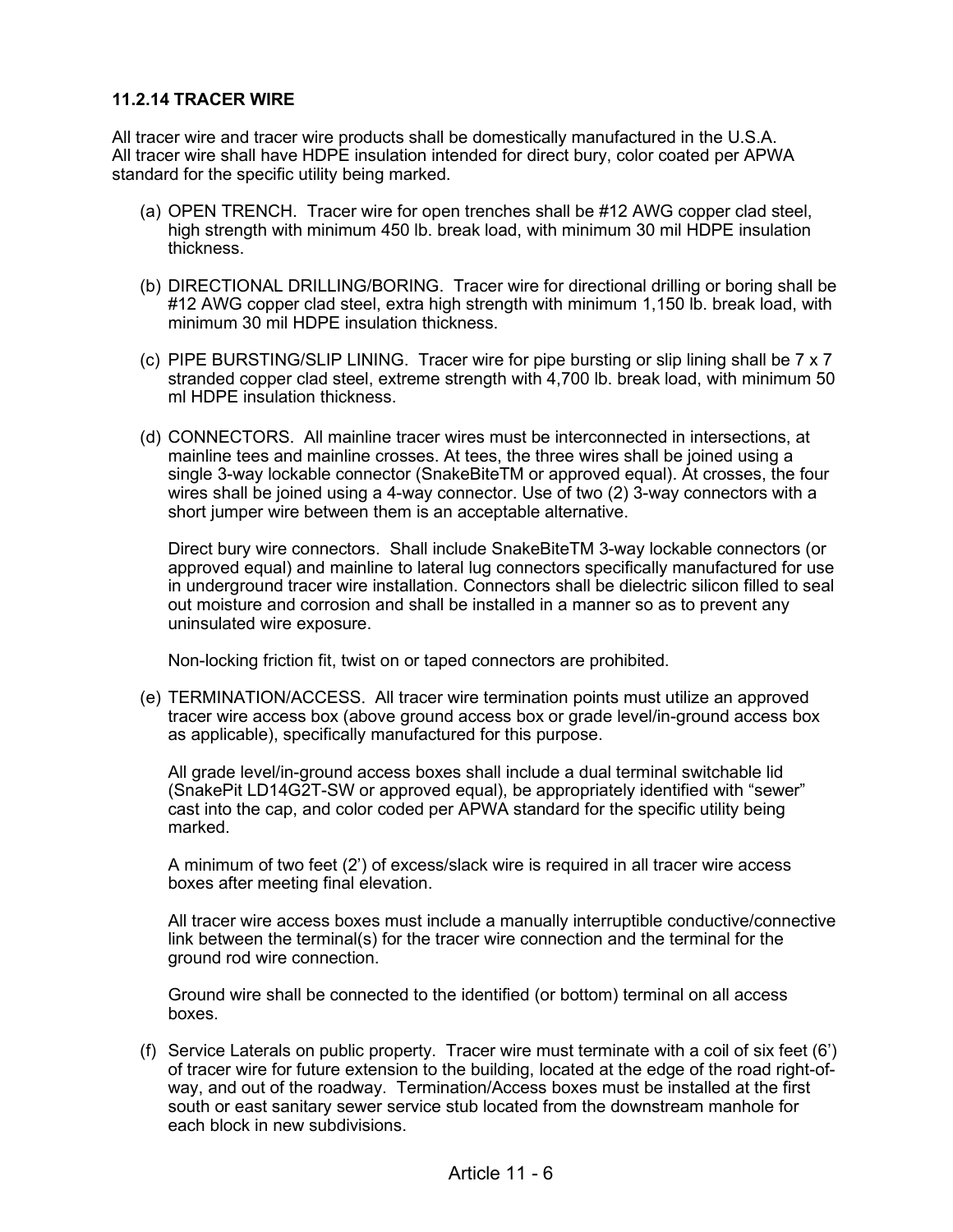- (g) Service Laterals on private property. Tracer wire must terminate at an approved aboveground tracer wire access box, affixed to the building exterior directly above where the utility enters the building, at an elevation not greater than five (5) vertical feet above finished grade, or terminate at an approved grade level/in-ground tracer wire access box, located within two (2) linear feet of the building being served by the utility.
- (h) Long-runs, in excess of 2,500 linear feet. Tracer wire access must be provided utilizing an approved grade level/in-ground tracer wire access box, located at the edge of the road right-of-way and out of the roadway. The grade level/in-ground tracer wire access box shall be delineated using a minimum 48" polyethylene marker post, color coded per APWA standard for the specific utility being marked or other approved marker by the City of Pueblo.
- (i) GROUNDING. Tracer wire must be properly grounded at all dead ends/stubs.

Grounding of tracer wire shall be achieved by use of a drive-in magnesium ground rod with a minimum of 20 feet of #12 red HDPE insulated copper clad steel wire connected to anode (minimum 1.5 lb.) specifically manufactured for this purpose and buried at the same elevation as the utility.

When grounding the tracer wire at dead ends/stubs, the ground rod shall be installed in a direction 180 degrees opposite of the tracer wire, at the maximum possible distance.

When grounding the tracer wire in areas where the tracer wire is continuous and neither the mainline tracer wire or the ground rod wire will be terminated at/above grade, install ground rod wire directly beneath and in-line with the tracer wire. Do not coil excess wire from ground rod wire. In this installation method, the ground rod wire shall be trimmed to an appropriate length before connecting to tracer wire with a mainline to lateral lug connector.

Where the ground rod wire will be connected to a tracer wire access box, a minimum of two feet (2') of excess/slack wire is required after meeting final elevation.

- (j) Prohibited Products and Methods. The following products shall not be allowed or acceptable:
	- (1) Uninsulated tracer wire
	- (2) Tracer wire insulations other than HDPE
	- (3) Tracer wires not domestically manufactured
	- (4) Non-locking, friction fit, twist on or taped connectors
	- (5) Brass or copper ground rods
	- (6) Wire connections utilizing taping or spray-on waterproofing
	- (7) Brass fittings with tracer wire connection lugs
- (k) Approved Products and Methods. The following products have been deemed acceptable and appropriate. These products are a guide only to help you choose the correct applications for your tracer wire project.
	- (1) Copper-Clad Steel (CCS) Tracer Wire or approved equal.
	- (2) Open Trench. Copperhead #12 High Strength part # 1230G-HS or approved equal.
	- (3) Directional Drilling/Boring. Copperhead Extra High Strength part # 1245G-EHS or approved equal.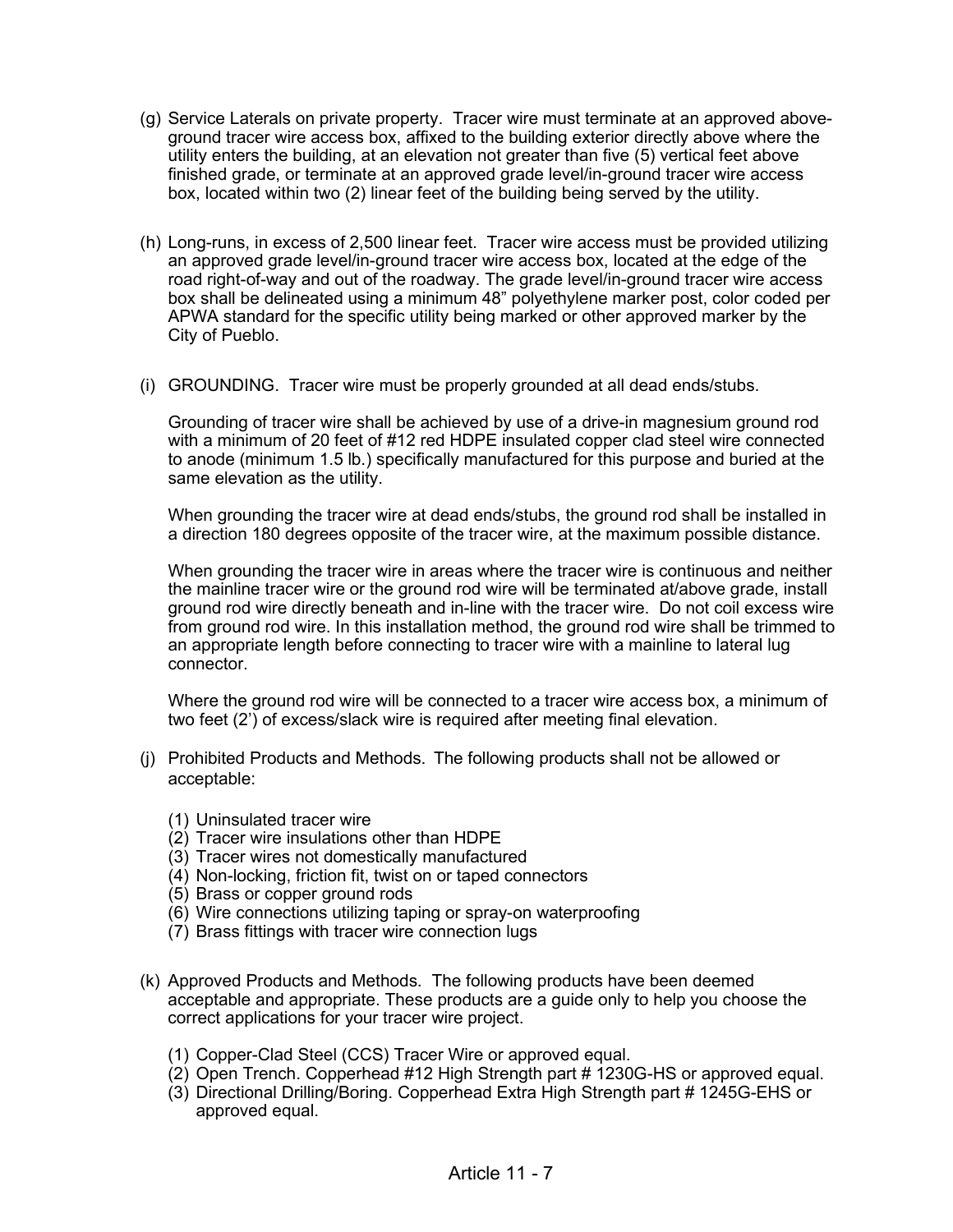- (4) Pipe Bursting/Slip Lining. Copperhead SoloShot Extreme Strength 7 x 7 Stranded part # GPBX- 50 or approved equal.
- (5) Connectors Copperhead. 3-way locking connector part # LSC1230C or approved equal.
- (6) DryConn 3-way Direct Bury Lug: Copperhead Part # 3WB-01 or approved equal.
- (7) Termination/Access
- (8) Non-Roadway access boxes applications: Tracer wire access boxes grade level Copperhead 3-way Direct Bury Lug adjustable lite duty Part # LD14G2T-SW or approved equal.
- (9) Concrete / Driveway access box applications: Tracer wire access boxes grade level Copperhead Part # CD14G2T-SW or approved equal.
- (10) Grounding. Drive in Magnesium Ground Rod: Copperhead Part # ANO-12 (1.5 lb.) or approved equal.
- (11) Manufacturer Product Options: Copperhead products or approved equal.

### **11.3 CONSTRUCTION REQUIREMENTS**

### **11.3.1 WATER LINE AND STORM SEWER CROSSINGS**

Where sanitary sewer mains cross water mains, storm sewers or other non-potable lines, the sanitary sewer pipe shall be a minimum of eighteen inches (18") clear distance vertically below the water main or storm sewer. If this clear distance is not feasible, the pipe section must be designed and constructed so as to protect the water main or storm sewer. Minimum protection shall consist of the installation of an impervious and structural sewer. For example:

- (a) REINFORCED CONCRETE ENCASEMENT. The sanitary sewer pipe shall be reinforced with a reinforced concrete encasement. The encasement shall be at least six inches (6") thick and extend a distance of ten feet (10') either side of the water main or storm sewer. See Section 11.3.11 - PIPE BEDDING LIMITS, REINFORCED CONCRETE ENCASEMENT.
- (b) JOINT CENTERING. The sewer shall be constructed such that one length of pipe, at least eighteen feet (18') long, shall be centered over the water main or storm sewer. Joints between the sewer pipe and special length pipe (18' section of pipe) shall be encased in a concrete collar at least six inches (6") thick and extending at least six inches (6") either side of the joint.

In all cases, proper soil compaction, suitable backfill or other structural protection shall be provided to preclude settling and/or failure of either pipe.

### **11.3.2 RAILROAD AND HIGHWAY CROSSINGS**

At all railroad and highway crossings extreme care shall be exercised to safeguard life and property. All sewer work under and adjacent to railroads and highways shall be accomplished to the satisfaction of a representative of the railroad company and/or Colorado Department of Transportation (CDOT) and the Engineer. The Contractor shall obtain at his own expense all permits, bonds, and insurances necessary for the execution of his work, and/or required by the appropriate railroad or CDOT. Contractor shall submit a plan for approval for crossing railroads or highways unless otherwise shown on drawings.

### **11.3.3 EXCAVATION - GENERAL**

All excavation for sewer and/or manhole construction will be considered as unclassified excavation. Excavation shall conform to ARTICLE 7 – EARTHWORK, Section 7.3.2 General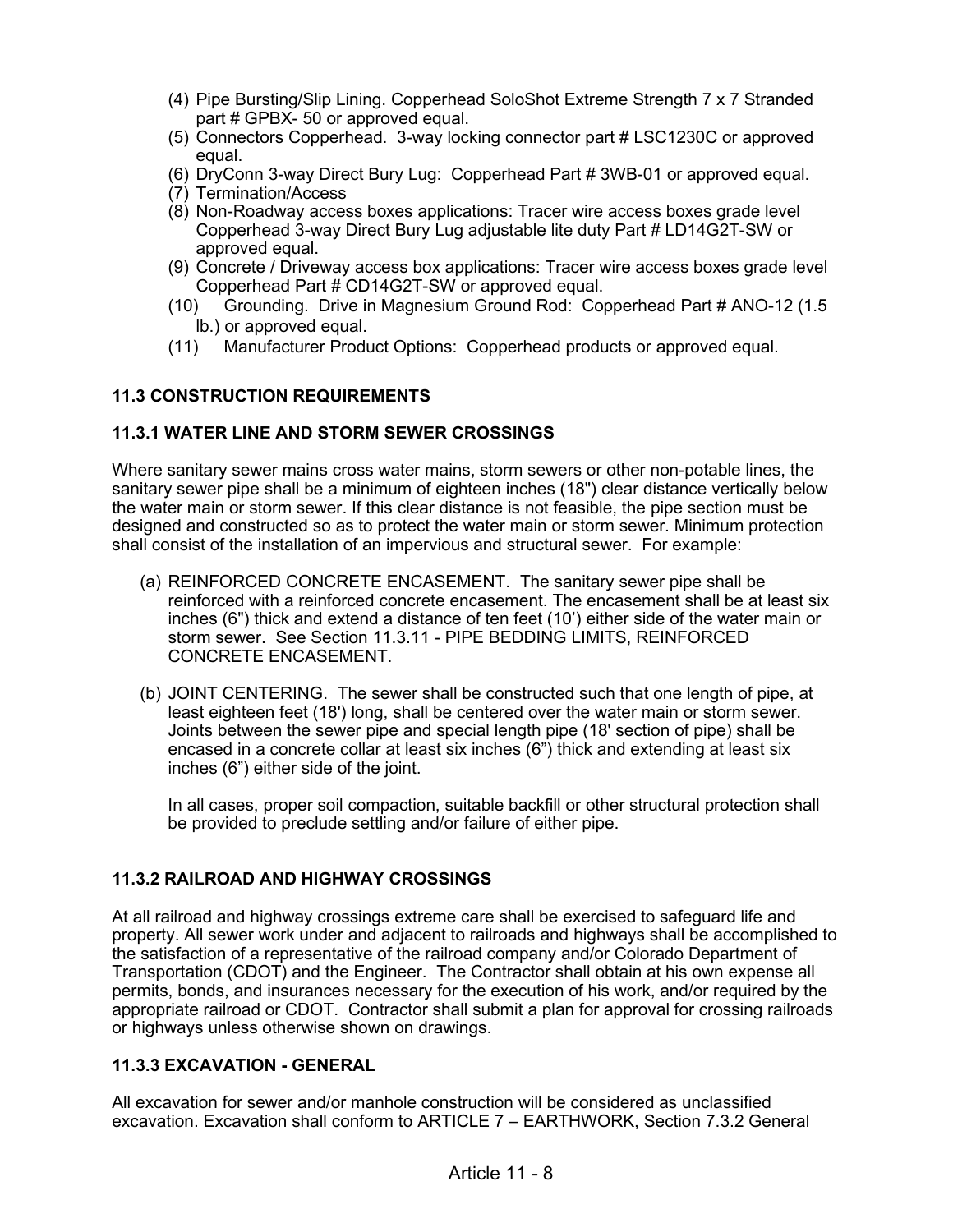Excavation.

## **11.3.4 TRENCH EXCAVATION - WIDTH AND DEPTH**

The width of the trench shall provide adequate space for workers to place, joint the pipe, and bed the pipe properly.

The minimum width of the trench from a plane six inches (6") below the pipe to a plane twelve inches (12") above the pipe shall be a minimum of nine inches (9") clear on each side from the undisturbed edge of the trench wall to the outside diameter of the pipe. This minimum trench width shall also be used for measurement of trenches in rock.

In order to protect the pipe from external loads in excess of those used in the design of the pipe, it is necessary to limit the width of the lower portion of the trench below an elevation 12 inches above the top of the installed pipe to 6" below the invert of the pipe. The trench from a plane six inches (6") below the pipe to a plane twelve inches (12") above the pipe shall be excavated so the trench walls are as close to vertical as possible. The maximum trench width within this zone will not be limited but shall be kept as narrow as possible.

When using a movable trench support, care shall be exercised not to disturb the pipe location, jointing and bedding material. Any voids left in the bedding material by support removal shall be carefully filled with additional bedding material and properly tamped. The width and slope of the trench from a plane twelve inches (12") above the pipe to the top of the ground shall be determined by the Contractor. Considering factors shall include, but not be limited to; all safety requirements; type of material being excavated; equipment used; widths of dedicated right-ofways; and adjacent structures, property, and utilities.

The trench bottom shall be constructed to provide a firm, stable and uniform support for the full length of the pipe. Except in ledge rock, water bearing earth, or where a special pipe bedding is called for in the contract documents, the rough excavation of trenches shall extend no less than four inches (4") nor more than six inches (6") below the bottom of the pipe.

Correction of a trench grade that is too low shall be done by compacting select material of the types designated by the Engineer, over the entire width of the trench to 95% of AASHTO T99. Such work required due to over excavation will not be included for payment.

Trench excavation shall meet the requirements of ARTICLE 7 – EARTHWORK, SECTION 7.3.2(5) TRENCH EXCAVATION.

### **11.3.5 HANDLING EXCAVATED MATERIAL**

The material excavated from trenches, which is suitable for backfill, shall be kept so as not to significantly alter drainage flow patterns, endanger the work and to be of as little inconvenience as possible to the traveling public and the occupants of the abutting properties. Free access must be maintained at all times to driveways, fire hydrants, water valves, gas valves, existing manholes, etc., in the vicinity of the work.

Where lines are located in alleys or in any other case where the Contractor proposes to deposit material on private property, written permission shall be obtained from the owner of the property prior to placing any material on the property. The Contractor shall be held responsible for any damage to private property.

Materials encountered during clearing of the right-of-way and excavation of the trench such as rubbish, organic material, abandoned foundations and any other material which are not satisfactory for use as backfill in the opinion of the Engineer, shall be removed from the site and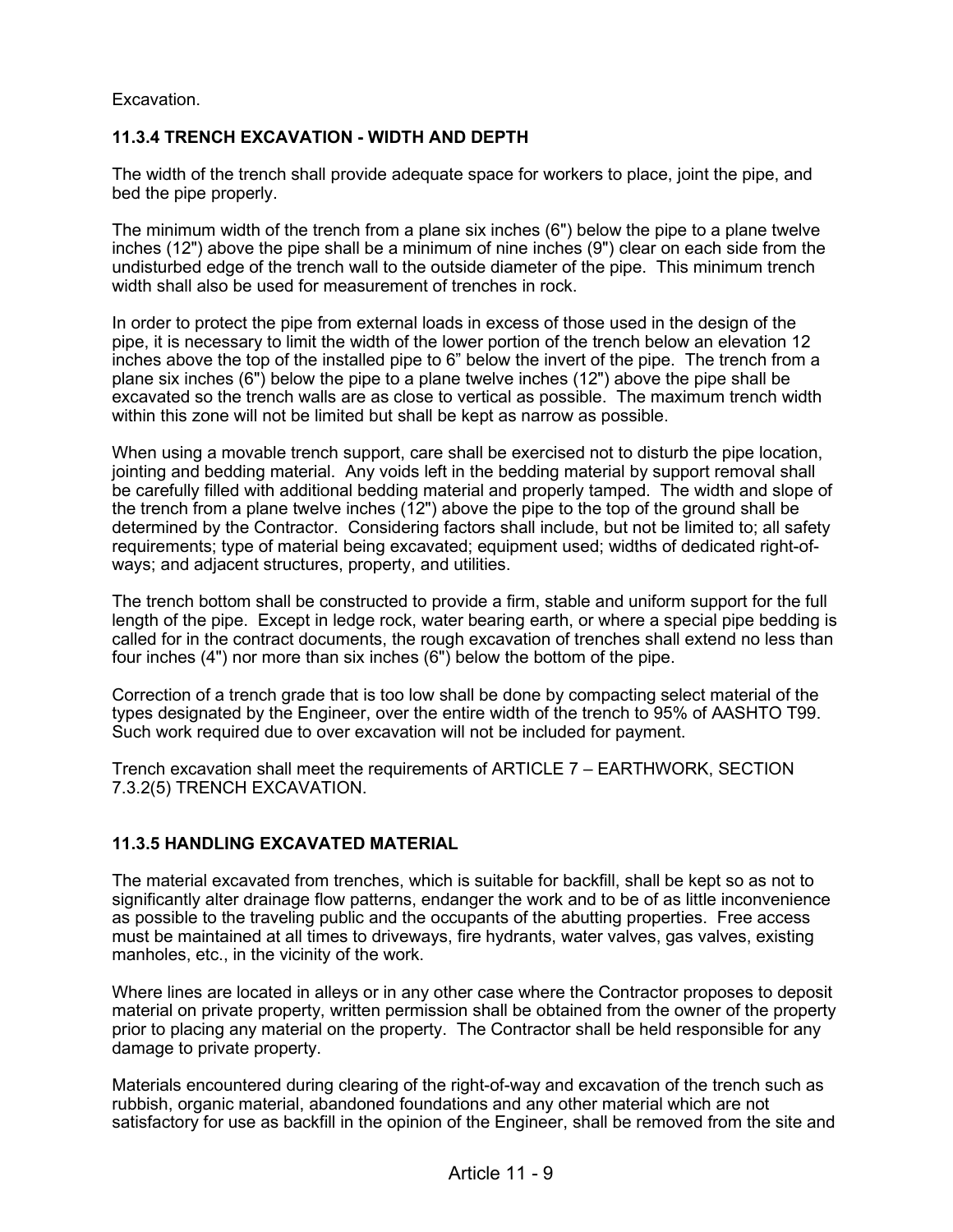disposed of by the Contractor at his own expense.

## **11.3.6 UNSTABLE SUBGRADE**

Where unstable subgrade conditions are encountered, as determined by the Engineer, the Contractor may be required to excavate below subgrade elevation and backfill the unstable area with material as per Section 11.2.12 - TRENCH STABILIZATION MATERIAL. The material approved by the Engineer shall be used to an elevation six inches (6") below the bottom of the pipe. The extra depth of excavation and backfill shall be as ordered by the Engineer, and only when ordered by the Engineer.

If the unstable condition is a result of the Contractor not properly protecting his work from surface water infiltration, or from sewer or water lines damaged or broken by the Contractor, the cost shall be borne by the Contractor. If the unstable soil condition is the result of ground water infiltration and other causes beyond the control of the Contractor, the extra foundation material ordered by the Engineer will be paid for.

Unstable subgrade shall meet the requirements of ARTICLE 7 – EARTHWORK, SECTION 7.3.2(5)(c) REMOVAL OF UNSTABLE MATERIAL.

## **11.3.7 TRENCHES IN ROCK**

Rock will be defined as any naturally occurring or manmade material in such a form that it cannot be readily removed using the equivalent of a 165hp/40,000lb operating weight track-type tractor (bulldozer) with a ripper or a 188hp/63,000lb operating weight hydraulic excavator (crawler mounted backhoe) with "rock teeth" without a significant loss of production. It also includes boulders exceeding one-half (½) cubic yard in volume.

Whenever rock material is encountered in an excavation, the Contractor shall immediately notify the Engineer for field verification. The Engineer shall measure and document the limits of the rock prior to excavation. Any rock removed prior to notification will not be considered for payment. After rock has been measured, trenching shall continue by such means as may be necessary, to a depth of six inches (6") below the outside bottom of the pipe, and to a width in conformance to Section 11.3.4 - TRENCH EXCAVATION - WIDTH & DEPTH.

Blasting for rock excavation will only be allowed with the written permission from the Engineer and Fire Chief. The Contractor shall exercise the utmost care to protect the public from harm and to avoid property damage. Blasting shall be done by a State licensed blaster. The Contractor shall comply with all laws, ordinances, insurance, bonding, and applicable safety code requirements and regulations and shall be responsible for all damage caused by the blasting operations. Signals warning persons of danger shall be given before any blast.

Blasting shall be controlled as not to make any excavation unduly large or irregular. Excessive blasting or overshooting shall not be permitted. The Engineer shall have authority to order any method of blasting discontinued which leads to overshooting or is dangerous to the public or destructive to property or to natural features. Approved blasting blankets shall be used for all blasting.

### **11.3.8 QUICKSAND AND GROUNDWATER INFILTRATION**

Should running sand, quicksand or groundwater be encountered, the work shall be pushed with utmost vigor. Groundwater encountered in trench or manhole excavations shall be drained to sumps, through sub-drains, or by other methods to keep the water level below the bottom of the bell of the pipe while joints are being made. Dispose of the water in a manner to prevent damage to adjacent property. Drainage of groundwater through any sanitary sewer pipeline is prohibited. All dewatering and trench stabilization methods and type of equipment used shall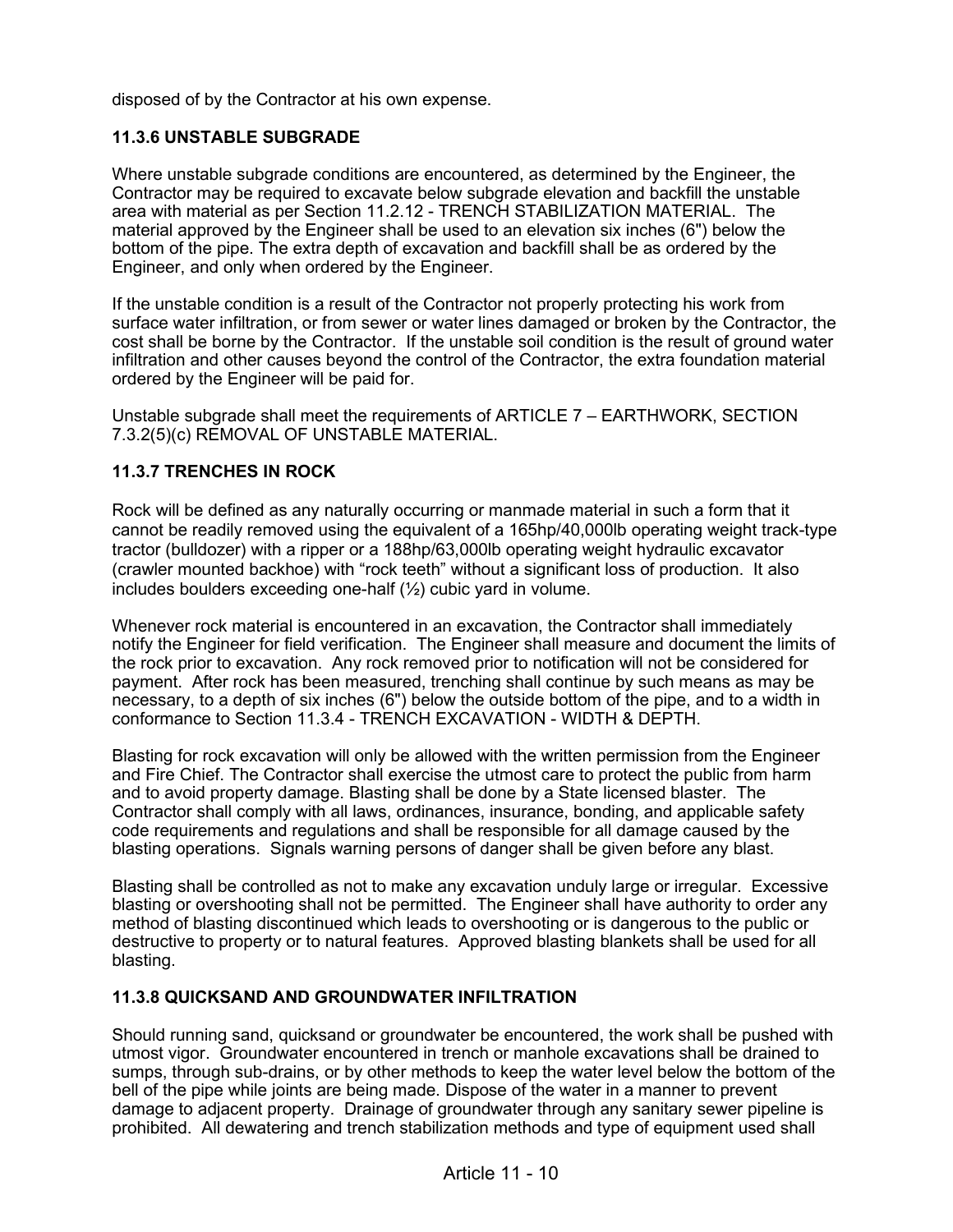be approved by the Engineer.

If dewatering and trench stabilization is required as a result of the Contractor not properly protecting his work from surface water infiltration, or from sewer or water lines damaged or broken by the Contractor, the cost shall be borne by the Contractor. In the event such work is required through no fault of the Contractor, it shall be considered extra work and a price shall be negotiated.

## **11.3.9 EXCAVATION FOR STRUCTURES**

Excavation for manholes, and miscellaneous structures shall consist of the removal of all material necessary for construction of the work in conformity with the plans and these specifications.

If rock is encountered, the excavation shall be done in such a manner as to allow the rock to be exposed and prepared for receiving the concrete. All loose and disintegrated rock or thin strata shall be stripped to a clean bed acceptable to the Engineer and in conformance to all applicable items as described in Section 11.3.7 - TRENCHES IN ROCK.

Whenever the footing is to rest on any excavated surface other than rock, special care shall be taken not to disturb the bottom of the excavation (subgrade), and the final finishing of the surface shall not be done until just before the footing is to be placed. Correction of any over excavated areas shall be at the Contractor's sole expense.

Whenever the subgrade soil is not sufficiently firm, the Contractor is to furnish and compact, according to the direction of the Engineer, select material, as may be required and in conformance to all applicable items as described in Section 11.3.6 - UNSTABLE SUBGRADE.

After each excavation is completed, the Contractor shall notify the Engineer, who shall make an inspection of the depth of the excavation and character of the foundation material. No concrete shall be placed until after the Engineer has approved the depth of the excavation and character of the foundation material.

An Excavation Permit is required for any underground work within the City of Pueblo. The "forfee" permit shall be obtained from the City Streets Division at 211 E. "D" Street. Any work placed without benefit of this permit will not be paid for.

### **11.3.10 PIPE BEDDING LIMITS**

Unless stated otherwise on the plans or details or ordered by the Engineer, all pipe shall be bedded in accordance with Class "B" bedding as described below. All classes of bedding shall be properly tamped around the lower half of the pipe (haunches) and horizontally away from the pipe in both directions to the undisturbed trench walls.

- (a) CLASS "A" CRADLE BEDDING. The lower part of the pipe exterior shall be bedded in Class "A" bedding material having a thickness under the pipe of one-fourth (1/4) the outside diameter of the pipe or a minimum of six inches (6"), whichever is greater, and extending up the sides of the pipe for a height equal to one-fourth (1/4) of the outside diameter of the pipe. The cradle shall have a minimum width equal to the outside diameter of the pipe plus eight inches (8") and it shall be constructed monolithically without horizontal construction joints. Backfill above the cradle, extending twelve inches (12") above the top of the pipe and the full width of the trench shall be Class "B" bedding material.
- (b) CLASS "B" CRADLE BEDDING. The sewer pipe shall be set on a minimum of six inches (6") of Class "B" bedding material carefully shaped to fit the lower part of the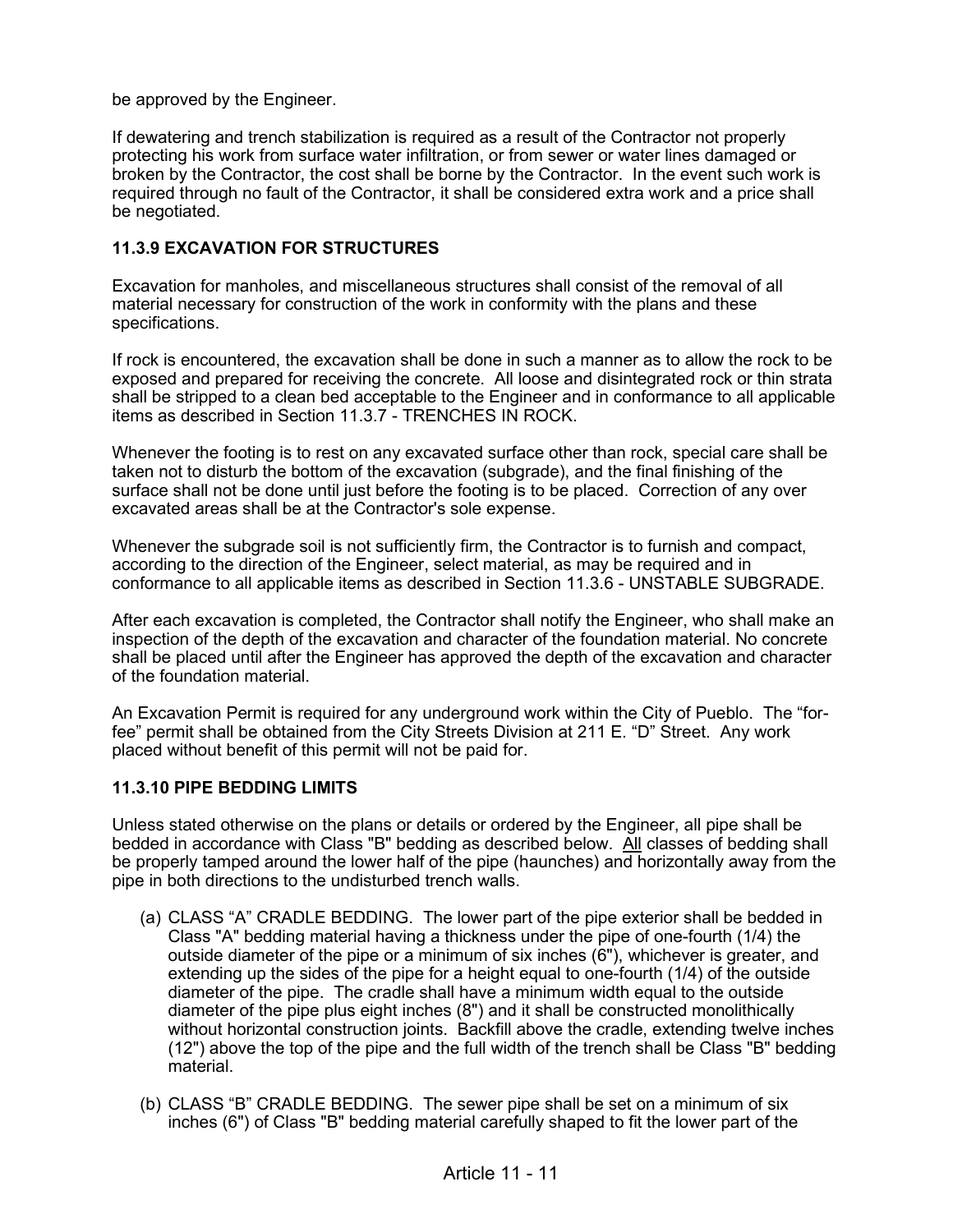conduit exterior for a width of at least 60% of the pipe breadth and for the entire pipe length. After setting the sewer pipe, Class "B" bedding shall be added and properly tamped around the lower half of the pipe (haunches) for the full width of the trench, and the bedding shall be consolidated carefully without disturbing the pipe alignment or grade. Additional Class "B" bedding material shall be added up to a minimum of twelve inches (12") above the top of the pipe for the full width of the trench.

- (c) REINFORCED CONCRETE ENCASEMENT. Concrete encasement shall consist of a minimum thickness of six inches (6") around the pipe. This encasement shall be formed on both sides to produce a rectangular shape and shall be reinforced as shown on the Standard Detail. When required, it shall extend a minimum distance of ten feet (10') on each side of a water main crossing or at the location and the dimensions as shown on the plans. Backfill adjacent to the encasement, extending the full width of the trench shall be class "B" bedding.
- (d) REINFORCED CONCRETE ARCH. The pipe shall be embedded in class "B" bedding material having a minimum thickness of six inches (6") between the barrel and the bottom of the trench excavation and extending to the springline (springline means the pipe cross-section horizontal centerline of the pipe) of the pipe. The top of the pipe shall be covered with reinforced concrete arch having a minimum thickness of  $\frac{1}{4}$  the outside diameter or four inches (4") minimum measured at the crown of the pipe and having a minimum width equal to the outside diameter plus eight inches (8"). When required, it shall be extended at the location and the dimensions as shown on the plans. Backfill adjacent to the concrete arch, extending the full width of the trench, shall be class "B" bedding.

## **11.3.11 PIPE LAYING**

Pipe shall be protected during handling against impact shocks and free fall. Proper methods shall be used for handling and placing pipe to avoid spalling or breaking and to avoid unnecessary disturbance of the bedding surface in the trench bottom. Pipe shall be kept clean at all times and no pipe shall be used in the work which does not conform to these specifications. Pipes shall be laid to a true line and at uniform rates of grade between manholes as shown on the plans. The laying of the pipe in prepared trenches shall commence at the lowest point with the spigot ends pointing in the direction of flow. No pipe shall be laid in water or when trench conditions are unsuitable for such work.

The Contractor shall take every precaution necessary to prevent dirt, debris or surface water from entering the existing lines or new construction. Contractor shall exercise reasonable diligence in preventing sewage from seeping into the ground during the removal and replacement of any sanitary sewer main. Best management practices shall be utilized to prevent such seepage of sewer water, which shall include, but are not limited to, the following:

- (1) Minimize the amount of time sewer water is allowed to remain in trench.
- $(2)$  Channel water from old pipe to new pipe with a temporary pipe, impervious trough or gutter, whenever practical.
- (3) Hard tie the newly laid pipe and existing pipe during holidays, weekends and nights unless a bypass is used.

All bypass pumping, temporary connections or other work needed to comply with this requirement shall be considered incidental to the sanitary sewer pipe and all costs in connection therewith shall be included in the unit price for the pipe, unless otherwise stated on plans and specifications.

The Contractor shall submit a plan for handling existing sewage flows while rehabilitating the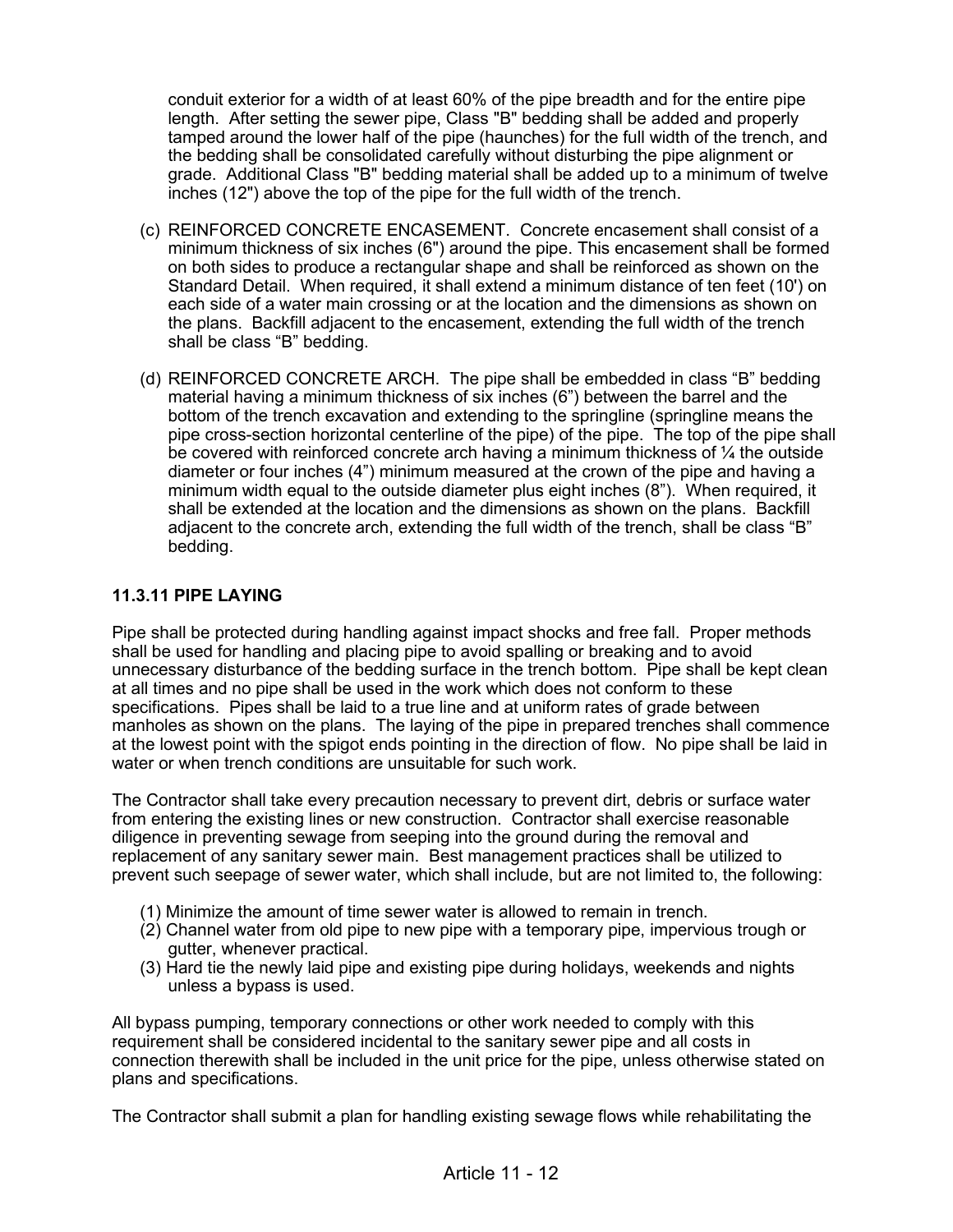pipe at the pre-construction meeting for approval by the City. The bypass plan must be designed in accordance with the approved traffic control plans and identify the location of any pumping equipment, temporary discharge piping, pumping and discharge manholes, redundant pumps and piping, the location of nearby waterways or drainages, and the method for diverting runoff around the site. The Contractor shall be responsible to obtain all existing flow measurements in the sewer to determine a bypass plan. Precautions must be taken to ensure that sewage flow control operations do not cause damage to property being served by the sewers involved. Raw wastewater shall not run freely through any open ditch. Bypass pumping will not be allowed during nonworking hours unless authorized by the Engineer. When 24-hour pumping operations have been approved by the Engineer in residential areas, attenuated pumps will be required to minimize noise disturbance. The Contractor shall provide 100% redundancy on any 24-hour pumping operation, near any waterways or any site deemed necessary by the Engineer. Bypass piping shall be placed in trenches and covered with temporary pavement or metal traffic covers when traffic conditions dictate the need for protection of the piping unless otherwise directed by the Engineer. The Engineer may specify additional design requirements based on specific site conditions.

Each bypass pumping system shall be hydrostatically tested using potable water prior to use. Unless otherwise indicated, water for testing bypass pipelines shall be furnished by the Contractor. The bypass pumping system may require air release valves to release air that may become trapped in the bypass system piping. The bypass pumping system shall be filled at a rate which will not cause any surges or exceed the rate at which air can be released through the air valves. The differential pressure across the orifices in the air release valves shall not be allowed to exceed 5 psi at any time during filling. Once the system has been successfully filled and all air purged, the piping system exclusive of the pump(s) shall be pressurized to 150% of the calculated working pressure, or 40 psi, whichever is greater, measured at the lowest point along the alignment, and hydrostatically tested for a minimum of 30 minutes. During the test, the entire system shall be visually inspected for leaks and monitored for pressure drop. Any leaks encountered shall be repaired at the Contractors cost, and the hydrostatic pressure test restarted until the system successfully passes the test. Potable water used during the test shall be discharged to the wastewater system at a controlled rate to prevent surcharging of the wastewater system and wastewater service lines.

If the City must provide personnel and equipment to minimize damages, in the event of any failure of the Contractor's sewage flow control operations, the Contractor shall be liable for all costs incurred by the City. The Contractor will be charged \$550 per hour that the City of Pueblo crews are onsite, which will be deducted from the amount of the Contractor's final payment.

Service line wyes shall be placed on the sewer main at points shown on the plans or where directed by the Engineer. The service lines shall be extended to the right-of-way line. All shall be per the requirements of Section 11.3.14 - SANITARY SEWER SERVICE LINE INSTALLATIONS.

(a) ALIGNMENT. All pipe shall be laid to the lines and grades given by the Engineer with joints close and even, butting all around. They shall be carefully centered and shall not deviate more than one inch (1") from line so that when laid will form a sanitary sewer with a uniform invert and a straight alignment unless a specified curve alignment is shown on the plans.

The grade of the pipe shall be obtained by the use of batter boards and a "top line," batter boards with a double string line having a minimum of four feet (4') separation, a laser beam, or by the use of surveying instruments approved by the Engineer. The grade shall not be obtained by placing a carpenter's level on individual pipes.

If batter boards are used, the Contractor shall at all times where pipe laying is in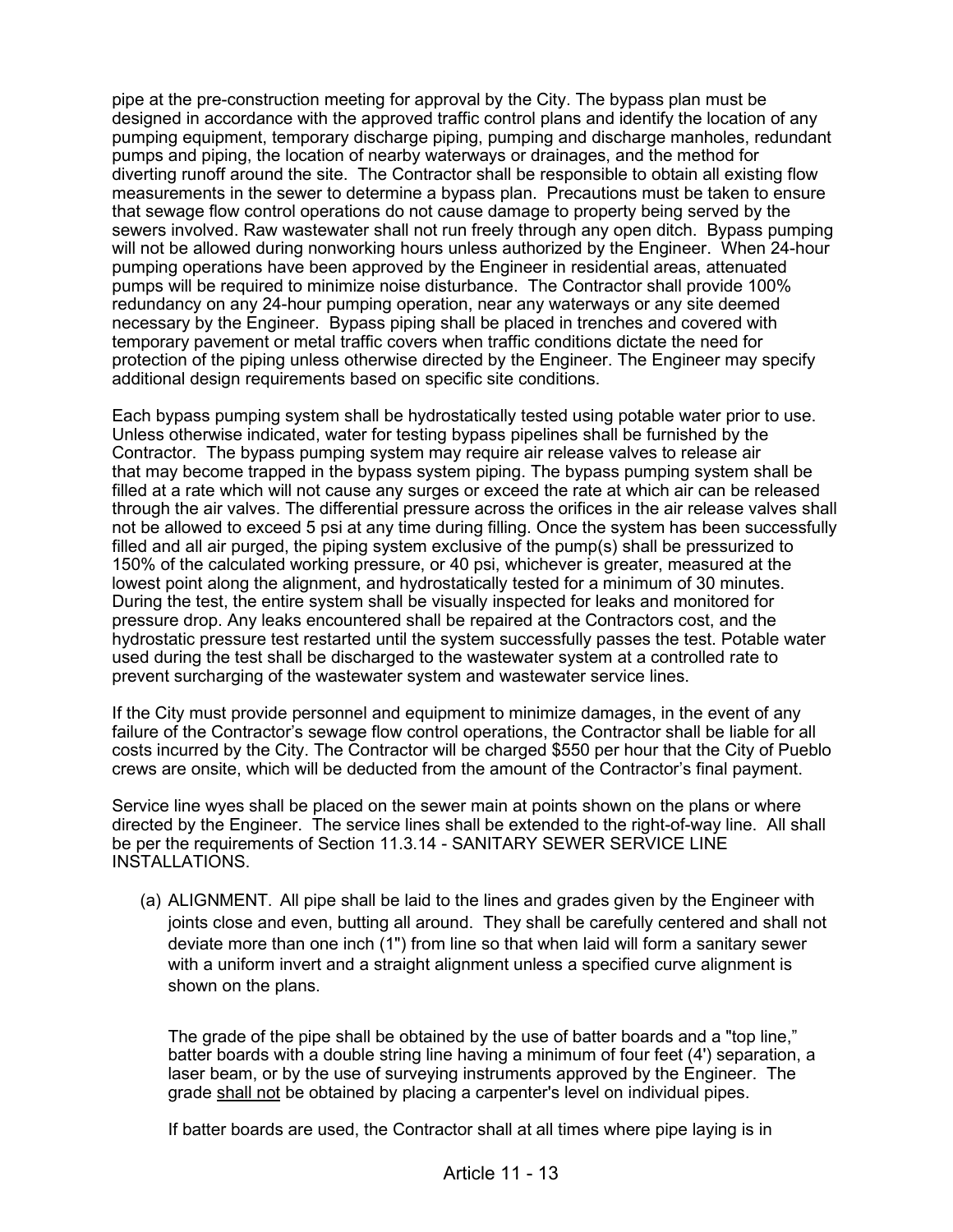progress, maintain batter boards for a distance covering at least three grade stakes. The elevation of the batter boards shall be determined from the depth of cut as given by the Engineer, and the Contractor shall keep on each crew a person whose duty it shall be to see that the batter boards are in proper place at all times. It is not intended that these requirements shall make it necessary for the Contractor to keep a person especially for this purpose, but to provide that a competent person shall be with each crew at all times whose duty it shall be to attend to the placing of the batter boards and the giving of grades to the pipe layer.

If a method other than batter boards is used, the instrument used shall be operated continuously under the supervision of a qualified foreman or superintendent. The pipe grade shall be checked by an alternate method at fifty-foot (50') intervals and upon request of the Engineer.

All PVC pipe shall be tested with a certified mandrel (go-no go device) prior to construction of surface improvements.

| <b>PIPE GRADE TOLERANCE TABLE</b> |                      |            |  |
|-----------------------------------|----------------------|------------|--|
| PIPE DIA.                         | <b>GRADE (S) (%)</b> |            |  |
| (INCHES)                          | $S \leq 0.50$        | S > 0.50   |  |
|                                   | $±0.02$ Ft           | $±0.04$ Ft |  |
| $10 - 15$                         | $±0.03$ Ft           | $±0.04$ Ft |  |
| 18 or larger                      | $±0.04$ Ft           | $±0.04$ Ft |  |

(b) VERTICAL TOLERANCE. All pipe shall be installed within the following range of tolerances. Any pipe not within the specified spot elevation tolerance shall be re-laid.

.

In no case shall a section of pipe be accepted if it does not possess a positive grade (i.e., no flat or adverse sections).

- (c) JOINTING PIPE. All pipe joints shall be made in the manner and under the conditions described under the various types of joints for the work. Preparatory to making pipe joints, all surfaces of the portion of the pipe to be jointed shall be cleaned. All pipe joints shall be watertight when completed.
	- (1) ELASTOMERIC GASKET JOINTS The assembly of the gasketed joint shall be performed in general conformance with the recommendations of the pipe manufacturer. The Contractor shall provide a suitable method of installation to ensure the pipe being entered is true and concentric with the previously laid pipe so as to prevent injury to the elastomeric gasket. When jointed, pipe shall form a smooth and true pipeline.
		- (i) Mechanical methods shall be employed, if necessary, to pull or push the pipe together with sufficient force to compress the gasket sufficiently to make a watertight joint.
	- (2) SOLVENT CEMENTED JOINTS Solvent cemented joints are not allowed on eightinch (8") diameter and larger pipes unless otherwise approved by the Engineer, in writing. If approved, assembly shall be made in accordance with ASTM D2855 standard practice. Remove dirt and mud from bell and spigot. Apply primer liberally to outside of spigot and inside of coupling. Immediately apply cement and make joint by shoving home with 1/4 rotation (within a minute).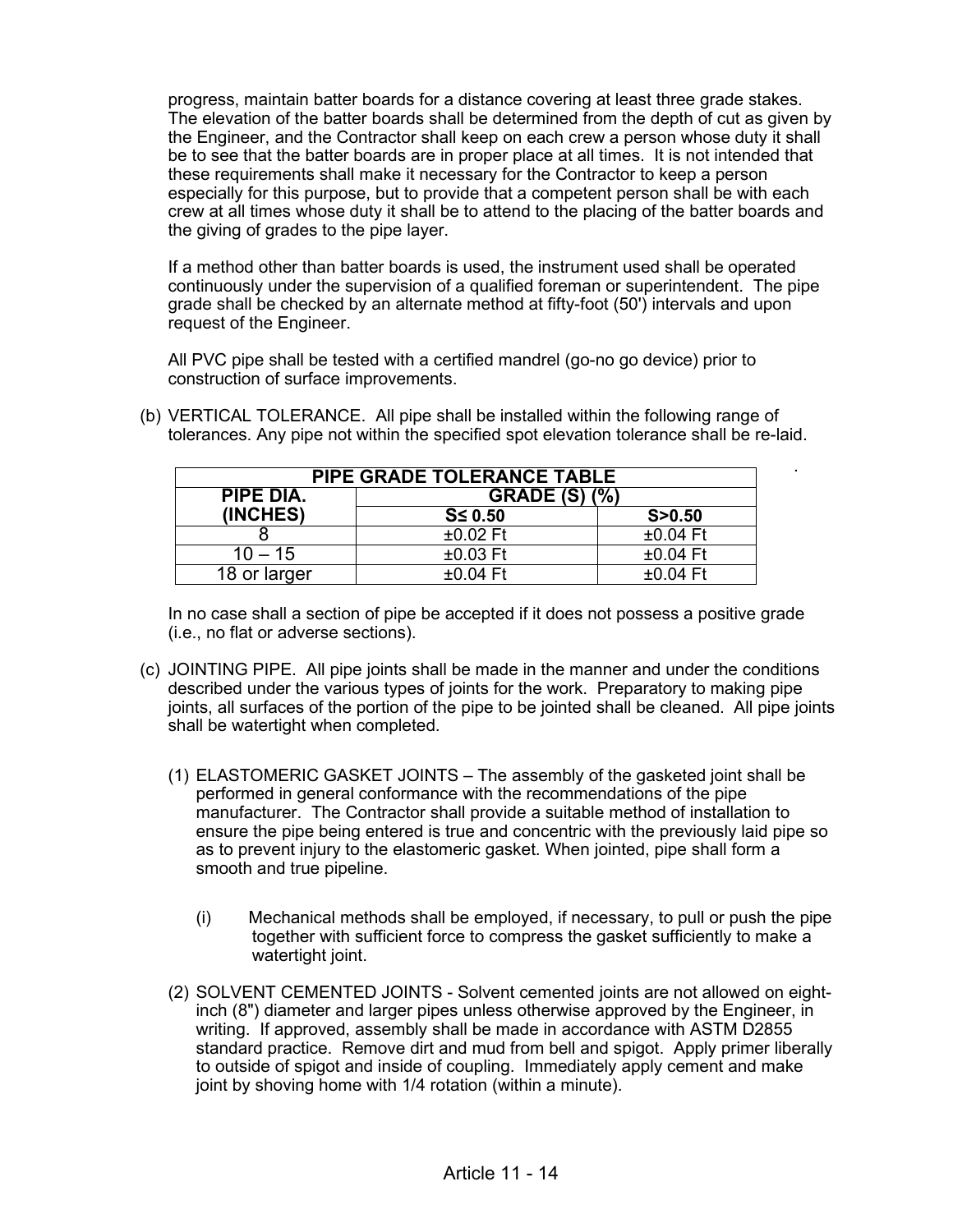- (3) OTHER TYPE JOINTS If any other type of joint is proposed to be used, it shall conform to the requirements of these specifications that apply, and the Contractor shall obtain written approval of the Engineer for its use. Connections to unlike materials must also be pre-approved, in writing, and may require Class "A" bedding (concrete cradle) at the connection joint. When joining pipe sections via a coupler, a Fernco Strong Back RC Series Repair Coupling or an approved equal shielded coupler shall be used to connect the existing to the new sewer pipe.
- (d) TRACER WIRE. The work covered by this section of the specifications consists of the furnishing of all labor, supplies, equipment and materials and performing all operations in connection with the installation of tracer wire and appurtenances, as shown on the plans, as herein specified and directed by the Engineer to comply with Senate Bill 18- 167. The bill requires that all new underground facilities, including laterals up to the structure or building being served, installed on or after August 8, 2018, must be electronically locatable when installed per section 9-1.5-103(10), C.R.S.
	- (1) Tracer wire installation shall be performed in such a manner that allows proper access for connection of line tracing equipment, proper locating of wire without loss or deterioration of low frequency (512Hz) signal for distances in excess of 1,000 linear feet, and without distortion of signal caused by multiple wires being installed in close proximity to one another.
	- (2) Tracer wire systems must be installed as a single continuous wire, except where using approved connectors. No looping or coiling of wire is allowed. Any damage occurring during installation of the tracer wire must be immediately repaired by removing the damaged wire and installing a new section of wire with approved connectors. Taping and/or spray coating shall not be allowed.
	- (3) Tracer wire shall be installed at the top of the pipe and secured (taped/tied) at 5' intervals.
	- (4) Tracer wire must be properly grounded as specified.
	- (5) Tracer wire on all service laterals/stubs must terminate at an approved tracer wire access box located directly above the utility, at the edge of the road right-of-way but out of the roadway. (See TRACER WIRE TERMINATION/ACCESS)
	- (6) At all mainline dead-ends, tracer wire shall go to ground using an approved connection to a drive-in magnesium ground rod, buried at the same depth as the tracer wire. (See GROUNDING).
	- (7) Mainline tracer wire shall not be connected to existing conductive pipes. Treat as a mainline dead-end and ground using an approved waterproof connection to a ground rod buried at the same depth as the tracer wire.
	- (8) All service lateral tracer wires shall be a single wire, connected to the mainline tracer wire using an approved mainline to lateral lug connector, installed without cutting/splicing the mainline tracer wire.
	- (9) In occurrences where an existing tracer wire is encountered on an existing utility that is being extended or tied into, the new tracer wire and existing tracer wire shall be connected using approved splice connectors and shall be properly grounded at the splice location as specified.<br>(10) All service lateral tra
	- All service lateral tracer wires must be properly connected to the mainline tracer wire to ensure full tracing/locating capabilities from a single connection point. Lay mainline tracer wire continuously, by-passing around the outside of manholes/structures on the north or east side. Tracer wire on all sewer laterals must terminate at the property line with a coil of 6 feet of tracer wire taped directly to the service lateral at the edge of the road right-of-way or at an approved location.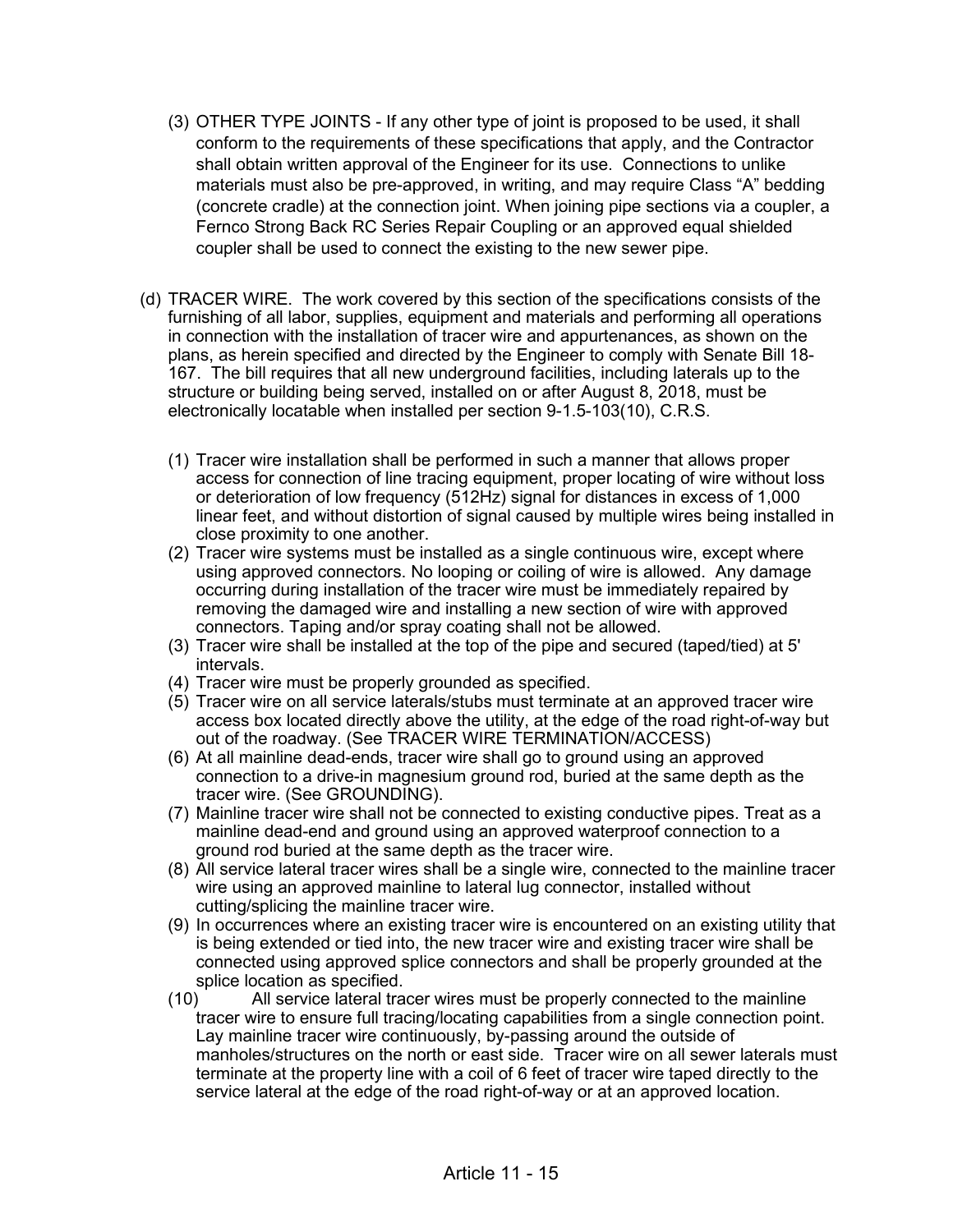- (11) The City of Pueblo Wastewater Department must be contacted to inspect tracer wire installation prior to backfilling any infrastructure that connects to the City's sanitary sewer system
- (12) The following methods shall not be allowed:
	- (i) Looped wire or continuous wire installations, that has multiple wires laid side-byside or in close proximity to one another
	- (ii) Tracer wire wrapped around the corresponding utility
	- (iii) Wire terminations within the roadway, i.e. in valve boxes, cleanouts, manholes, etc.
	- (iv) Connecting tracer wire to any conductive utilities

#### **11.3.12 BACKFILLING**

The line, grade, joints and bedding of the sanitary sewer shall be inspected and approved by the Engineer before backfilling operations commence.

If Class "A" Cradle Bedding or Reinforced Concrete Encasement has been constructed, no backfilling shall commence until the concrete has either attained a compressive strength of 2000 pounds per square inch, or seven (7) days have elapsed.

After the initial backfill (bedding) has been carefully placed in the pipe zone to at least one foot (1') above the top of the pipe, the remainder of the trench shall be backfilled and compacted. Depositing of the backfill material shall be done so that impact of falling material will not damage the pipe or structures.

Permission to use specific compaction equipment shall not be construed as guaranteeing or implying that the use of such equipment will not result in damage to adjacent ground, existing improvements, or improvements installed under the contract. The Contractor shall make their own determination in this regard.

The Contractor shall employ whatever equipment and methods that are necessary to obtain the moisture and required density. All soils within the compaction limits shall be compacted to either ninety-five percent (95%) of the maximum dry density as defined by AASHTO T99 (Standard Proctor). Moisture content for all compacted soils shall be within plus or minus 2% of optimum unless field observation verifies that the soils are unstable at lesser moisture contents. In those cases, the Engineer shall establish a minimum moisture content.

On all sewer installations, compaction tests shall be made by an approved independent testing laboratory and shall identify the location and depth of the test, the date of the test, the maximum Standard Proctor density and optimum moisture content of the soil, and give the percent of compaction and moisture content of the backfill material at the test location. Compaction tests shall be made at a depth of three feet (3') above the top of the pipe and at two-foot (2') intervals in depth, up to and including the surface. Testing shall be done at a minimum of one location for every 250 feet of main line trench or fraction thereof and at every manhole or similar structure. Where excavations for service lines branch off the main trench, every fourth service line trench shall be tested.

**All test locations shall be randomly spaced as directed by the Engineer**. These tests shall be made at the expense of the Contractor and are intended to give the Contractor and City an indication of the effectiveness of the compaction procedure and shall not relieve the Contractor of any provisions of this specification. **All Compaction tests shall be submitted and accepted by the City prior to construction of any surface improvements.**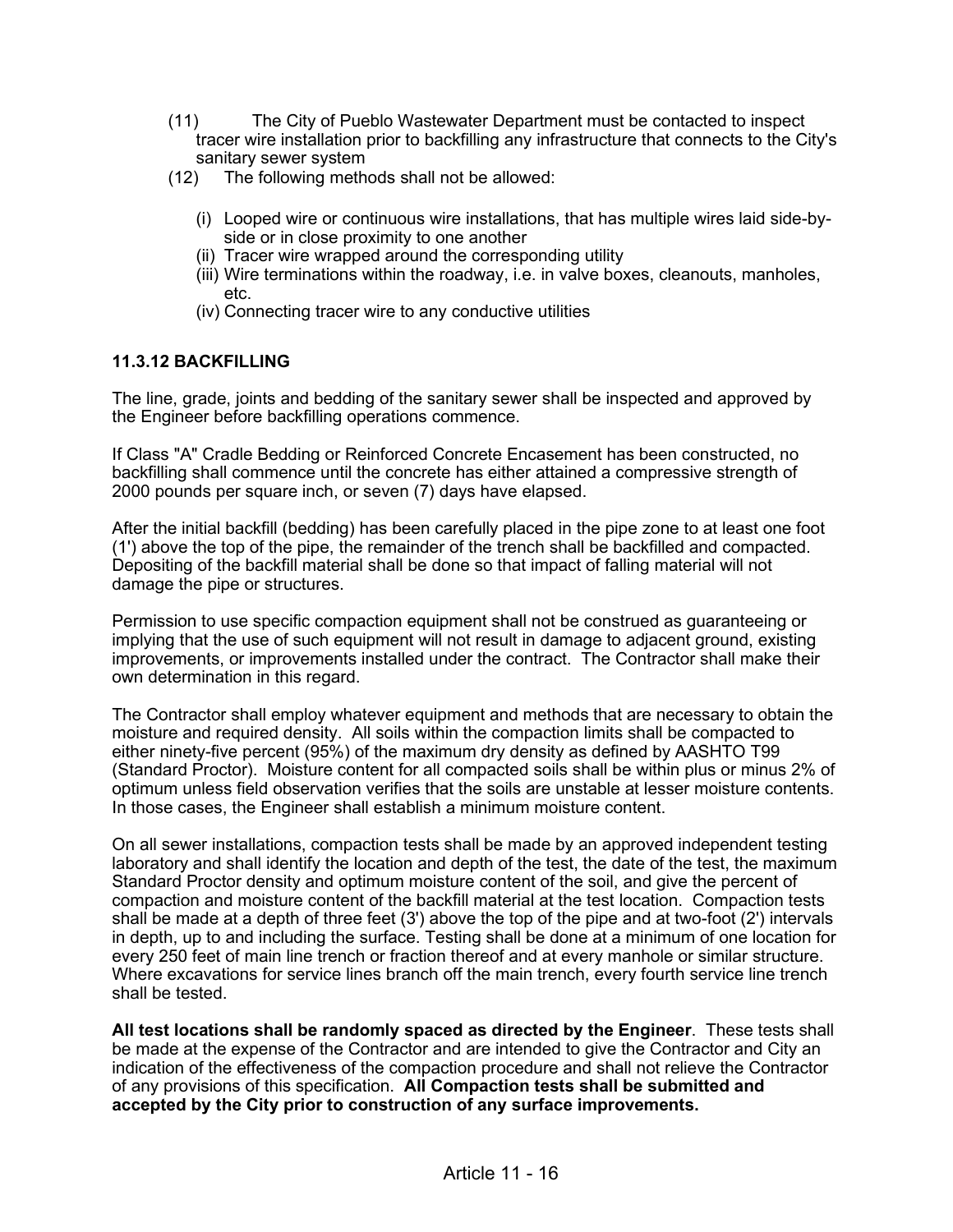If any compaction test should fail to meet the requirements of this section, at least two (2) additional locations shall be tested along the trench, at locations designated by the Engineer, to determine the extent of the non-compliance. After the extent of non-compliance has been determined, that section of trench shall be re-compacted and retested at a minimum of two (2) locations as directed by the Engineer. If the failure occurs at a service lateral, another lateral shall be tested in addition to the extent of non-compliance testing requirements.

In the event of settlement or subsidence of a particular excavation or any part thereof, the Contractor shall be responsible for all repaving, overlay and repair costs occasioned thereby for a period of two (2) years after the project/subdivision acceptance date.

If requested by the Contractor/Developer, and written permission is granted by the Director of Public Works, backfill for utility trenches may be consolidated using water induced settlement techniques (jetting/puddling). This method of trench backfill consolidation shall only be allowed in those special locations where a failure history exists for trenches using conventional engineered controlled fill. As a condition of permission to use jetting/puddling, the Contractor/Developer must agree in writing to provide a full and complete three (3) year warranty from the final acceptance date, that shall include repair of any surface amenities to the complete satisfaction of the City which may include a full width asphaltic overlay if warranted.

Where backfill for utility trenches within the roadway section are consolidated using jetting/puddling, the moisture and density requirements within the trench compaction limits stated above shall not apply; however, the compaction limits for the finished roadway subgrade as outlined under ARTICLE 7 - EARTHWORK shall apply.

### **11.3.13 MANHOLE CONSTRUCTION AND ADJUSTMENT**

Manhole bases and barrels shall be constructed of the material as specified in Section 11.2 - MATERIALS, unless otherwise specified on the plans or by the Engineer. Contractor shall wait a minimum of twenty-four (24) hours before setting manhole barrel sections, on cast-in-place bases. No backfilling shall commence around manhole bases until the concrete has either attained a compressive strength of 2,000 pounds per square inch, or seven (7) days have elapsed.

The flow channel shall be made to conform in slope and shape to that of the sewer pipe and wherever possible, the lower one-half of the sewer pipe shall be used for the invert of the open flow channel. At intersections with other lines, channels shall be formed with a sweeping curve to minimize turbulence.

When branch mains are being connected to a manhole with collector or backbone mains, the smaller pipe diameter, branch main, invert must be higher than the larger pipe, collector or backbone main, design depth of flow to avoid any interruption in flow in the branch main, per City of Pueblo Sanitary Sewer Design Criteria Manual Table 4.3 Design Depth of Flow. . Unless otherwise specified on the plans or specifications, all manhole channels shall be constructed with a minimum elevation drop as shown:

| <b>HORIZONTAL DEFLECTION</b><br>ANGLE OF SEWER PIPE AT<br><b>MANHOLE</b> | <b>MINIMUM DROP</b> |  |
|--------------------------------------------------------------------------|---------------------|--|
| ∩∘                                                                       | $0.10'$ *           |  |
| Between $0^\circ$ & $45^\circ$                                           | 0.20'               |  |
| $45^\circ$ to $90^\circ$                                                 | በ 30'               |  |

Changes in direction at intersections of sewers shall not be greater than 90 degrees.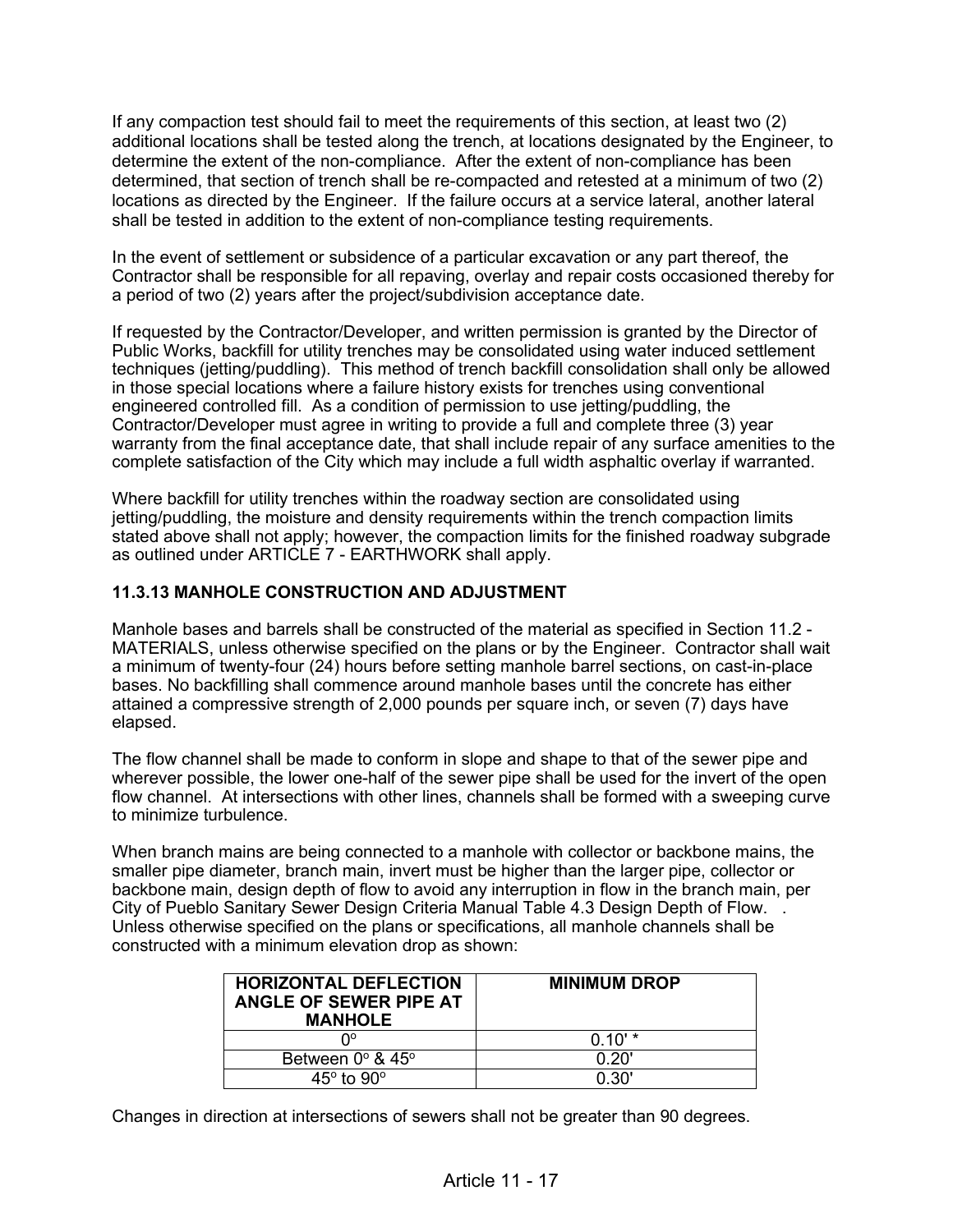\* The minimum drop at a manhole with a 0-degree pipe deflection can be less than 0.10 feet when the grades of the pipe entering and exiting the manhole are the same and the pipe is laid continuous through the manhole, using the bottom half of the pipe as the channel.

Connection to an existing manhole shall be made so the inlet flowline is above the existing concrete manhole base. When connection to an existing manhole is allowed, the contractor shall cut into the existing manhole to install the new sewer pipe and provide a water stop and non-shrink grout for a watertight connection. A concrete channel shall be formed within the existing manhole to provide a smooth discharge from the new pipe to the existing channel.

An external drop manhole shall be constructed when the difference between the elevation of the inlet and outlet flowlines is two feet (2') or greater. Internal drop manhole assemblies will not be allowed. See Manhole Base Section with Drop Assembly Detail, SD23. Epoxy coating of the manhole may be required at the discretion of the Engineer due to high hydrogen sulfide production from excessive drop distances, per Section 4.14 of the city of Pueblo Sanitary Sewer Design Criteria Manual.

When pipe is used as the channel in manholes, no pipe joint shall be allowed in the manhole unless otherwise specified on the plans. Dead end manholes shall have a channel extended a minimum of three feet (3') inside the manhole at the same grade as the sewer pipe.

All manhole ring and covers in streets to be paved shall initially be constructed to a height to top of subgrade or twelve inches (12") below the proposed finished pavement grade, whichever is less. When adjusted to a finished pavement grade, the manhole ring and cover shall be so constructed that the top of the manhole ring and cover will be flush  $(\pm 1/4")$  with the replacement pavement or the grade established by the Engineer, and shall have at least one (1) four inch (4") thick precast concrete or high density polyethylene adjustment rings Adjustment rings shall not exceed twelve inches (12") in height. High density polyethylene adjustment rings must be pre-approved by the Engineer before use and be rated for HS-20 loading.

Contractor shall salvage rings and covers removed from existing manholes. Rings and covers shall become the property of the City.

When connecting to an existing manhole with steps, the steps shall be removed by cutting the steps flush with the wall of the manhole. Where rebar steps are removed, the exposed rebar ends shall be sealed with a Rustoleum Enamel Paint or approved equal.

When trenchless methods are used to rehabilitate manholes, the interior surface of the manholes will be coated with 100% solid, self-priming, ultra-high build epoxy applied to a minimum thickness of 125 mils with an airless spray gun applicator. To ensure a 125 mils thickness, a wet film thickness gauge shall be used to verify thickness during the application process. A micro-gauge may be used after application to ensure no shrinkage has occurred after the curing process. The contractor may have an ultrasound on hand to show thickness is being met. Apply epoxy coating in accordance with manufacturer's instructions. The epoxy coating shall completely cover all manhole walls and bases to the low flow of the pipe, unless otherwise directed by the Engineer, to ensure a seal from outside water sources. The Contractor shall sawcut a line, "key", between the metal frame and concrete of the manhole wall. The finished surface on all components of the manhole will be smooth and free of sags, ridges, skips, voids, and pinholes.

A *"Manhole Coating"* form must be submitted for each manhole. The form must be submitted at the Pre-Construction Conference for approval. The Contractor may elect to use a form provided by the City of Pueblo. The report shall be submitted to the engineer within one week of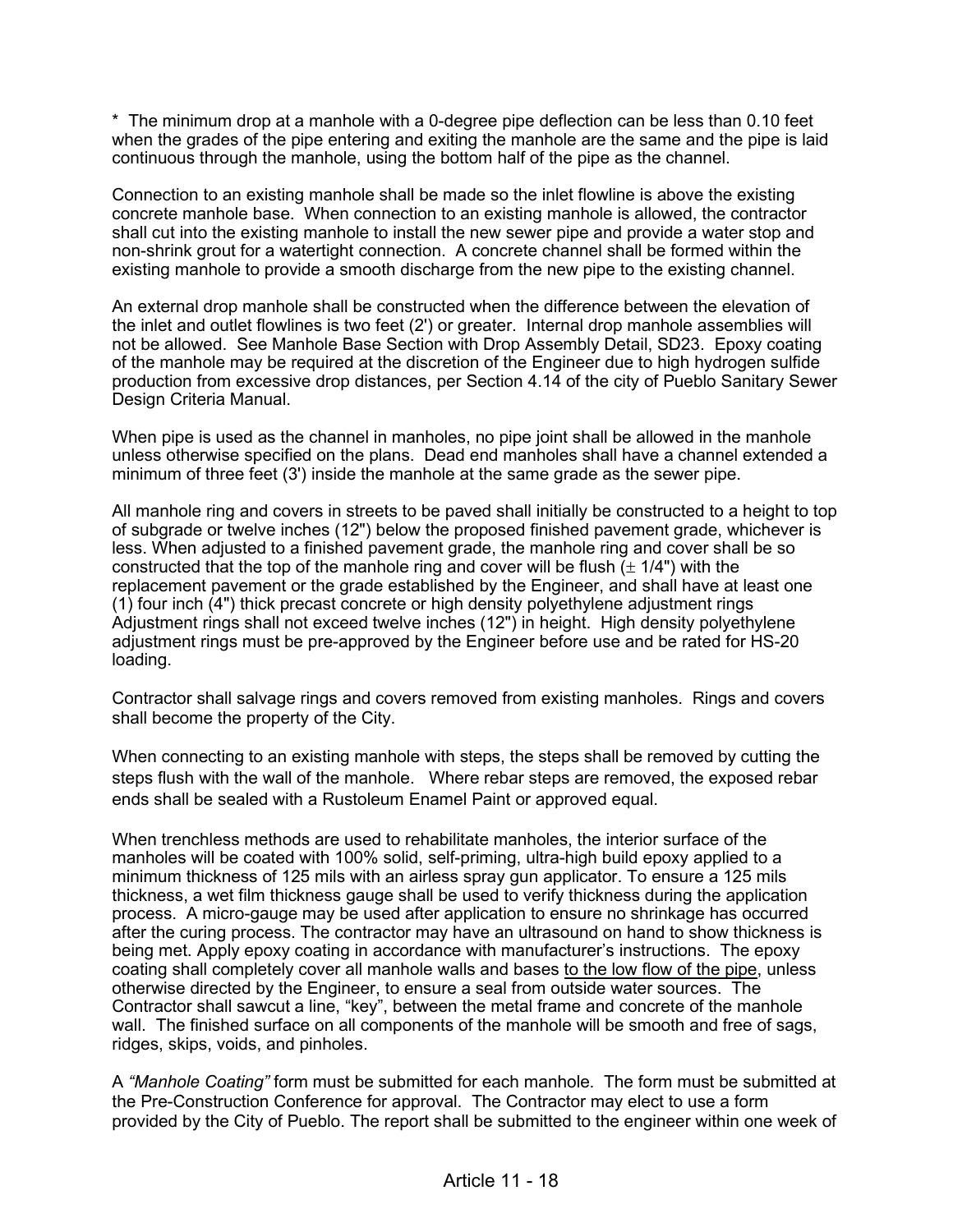completion of testing or as directed by the owner for review of application process. The coating inspection report shall document, project and manhole identification, coating material, dry film thickness and holiday tests results, adhesion testing results if applicable, and City Engineer's signature to verify test results.

Manholes constructed in areas with excessive groundwater tables or in areas identified as having high concentrations of selenium and/or sulfate in the groundwater as determined by the City Engineer will be required to be epoxy coated to eliminate any infiltration.

## **11.3.14 SANITARY SEWER SERVICE LINE INSTALLATIONS**

Service lines shall be installed from the main to the right-of-way line or as shown on plans. Connections to manholes is prohibited unless otherwise approved by the Engineer. Lines shall be inspected and approved by the Engineer or designated entity.

Service lines shall be connected to the sewer main, so the flowline is at or above the spring line of the pipe for 8" and 10" sewer mains and in the top 1/4 of the pipe for 12" and larger sewer mains. Service lines shall not be connected to the City mainline manholes unless otherwise approved by the Engineer.

Sewer service lines shall not protrude into the interior of the sanitary sewer main. Service lines shall connect to the sanitary sewer main in a manner that creates a watertight joint and provides a smooth, continuous interior pipe surface.

All service lines shall be placed on a slope of one-fourth inch (1/4") per one foot (1') from the main to the property line, unless otherwise specified on the plans, standard details or in writing by the Engineer.

The ends of all service lines shall be plugged and marked for location with a 2" x 4" board or other suitable marker extending two feet (2') above grade and three feet (3') below grade in addition to a three inch (3") wide green plastic tape tied to the end of the service line and extending to a point six inches (6") above the ground surface. The Contractor shall assist the Engineer in measurements and locations of constructed service lines and submit "as built" plans.

When reinstating a service via an open trench, the Contractor shall use a hard tie polyvinyl chloride (PVC) fitting when reinstating an existing PVC service. All other services shall be reinstated using a Fernco Strong Back RC Series Repair Coupling or an approved equal shielded coupler to connect the existing to the new service pipe. The Contractor shall be responsible for all costs incurred for a service line tap not properly located, to include but not limited to excavation and restoration of the missed service.

Bedding shall meet the requirements of Class "B" as per Section 11.2.11 - BEDDING FOR PIPE, and Section 11.3.10 - PIPE BEDDING LIMITS and the backfill material shall be similar to that required for sanitary sewer mains as per Section 11.2.13 - BACKFILL MATERIAL. All backfill shall be consolidated by the requirements of Section 11.3.12 - BACKFILLING.

### **11.3.15 TESTING AND INSPECTION**

No surface improvements shall be constructed over the new sanitary sewer until all testing and televised inspection of the pipe is accepted by the City unless otherwise authorized by the City. The Contractor shall conduct the testing and be responsible for furnishing all equipment and labor for testing. The Engineer shall verify the accuracy and acceptability of the equipment used and witness all tests.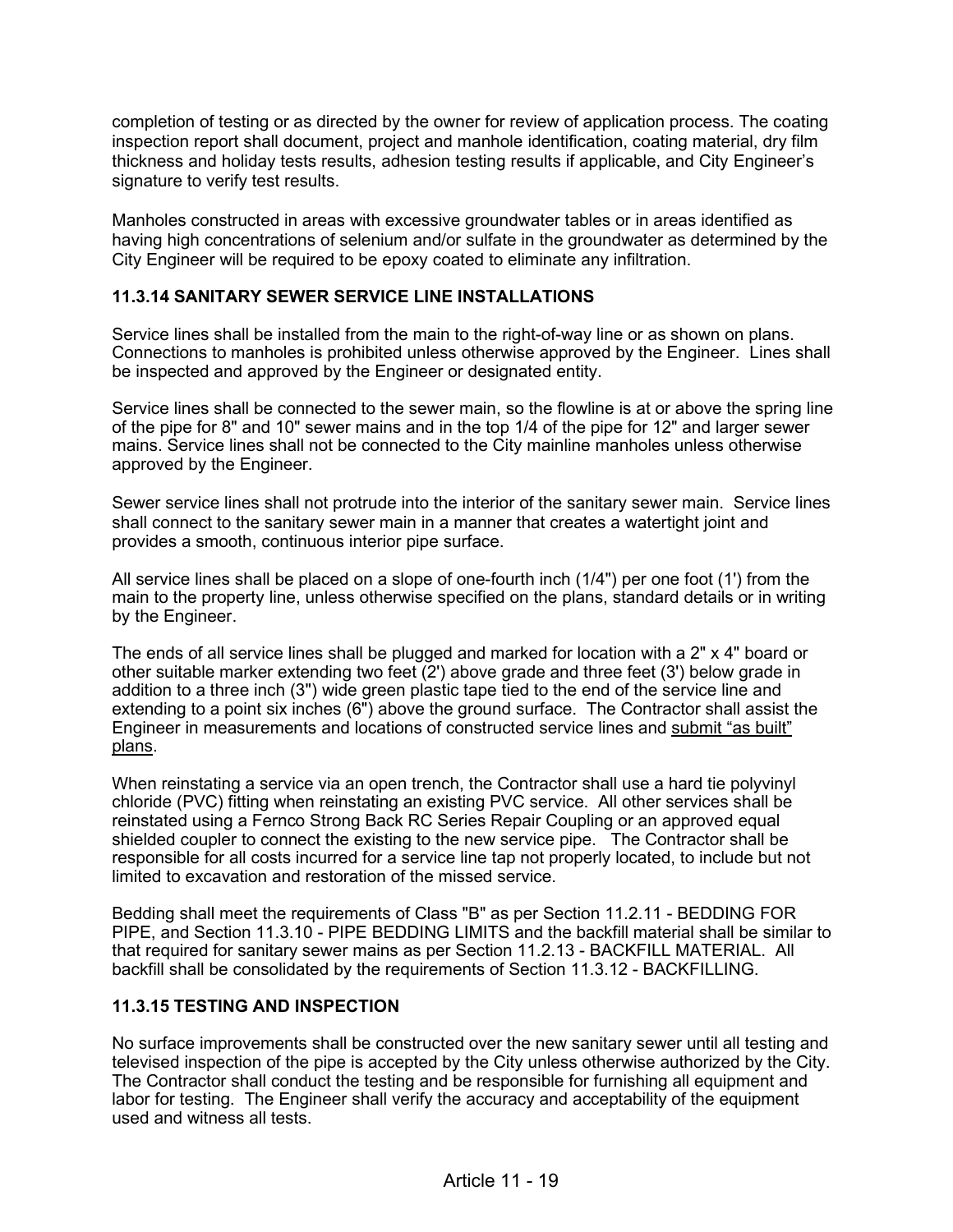Any sanitary sewer line where infiltration or exfiltration tests show leakage in the sewer line and manholes exceeding fifty (50) gallons per inch diameter, per mile, per day or pipe deflection exceeds five percent (5%) of the inside diameter, will not be accepted. After acceptable backfilling but before construction of surface improvements over any sewer line, tests shall be run to determine whether these limits are exceeded. At the direction of the Engineer, the section between the first two (2) manholes of all projects may be tested before further construction to permit initial observation of the quality of the construction workmanship. Tests shall also be conducted at any time during the course of construction that the quality of the workmanship is questionable in the opinion of the Engineer. The type of test conducted shall be at the Engineer's option. Whenever the rate of infiltration, exfiltration or deflection is found to exceed the allowable amounts, the Contractor shall stop construction. The Contractor may then be required to provide at his own expense, televised or photographic visual inspection of the interior of the pipe to help determine the reason for failing the testing. The Contractor shall make appropriate repairs by methods approved by the Engineer and shall retest the sewer until it is satisfactory. No compensation shall be paid to the Contractor for testing, televising, photographing, repairing, or reconstruction to comply with the allowable amounts.

All gravity sewers will be inspected by closed-circuit television, by the City, after other utility installations and acceptance of all testing, but prior to construction of surface improvements over the new sewer unless otherwise authorized by the City. The Contractor shall thoroughly clean all sewers prior to televising by the City. The City requires five (5) working days advance notice for scheduling the televising and will be allowed five (5) working days to complete the television inspection.

- (a) INFILTRATION. In areas where excessive groundwater is encountered or in areas identified as having high concentrations of selenium and/or sulfate in the groundwater, an infiltration test or pneumatic pressure test will be required. An excessive amount of groundwater for testing purposes is defined as the amount of groundwater needed to produce in excess of two feet (2') of hydrostatic pressure on the crown of the pipe along the entire test section. The Contractor will be required to prove this by installing manometer tubes at the ends of the test section in the manholes. The determination of groundwater elevation (installation of manometer tubes) shall be in accordance with Section 8, of the Uni-Bell Plastic Pipe Association - Recommended Practice for Low-Pressure Air Testing of Installed Sewer Pipe (Uni-B-6). If infiltration is less than the allowable amount, the Contractor will still be required to stop any obvious individual leaks that may be observed by the Engineer when so directed.
	- (1) INFILTRATION TEST. Infiltration tests shall be made by plugging the end of the sewer section being tested at the upper manhole to prevent the entry of water. The amount of infiltration shall then be measured by placing an approved weir in the lower part of the outlet end of the test section. The time for the test shall be of such duration as necessary to achieve stable flow over the weir, but in no case less than two hours. Determination of flow will be made by the direct reading of a calibrated weir or by hydraulic calculations taken at ten-minute intervals beginning after the first hour of lapsed time.
	- (2) PNEUMATIC PRESSURE TEST. In preparation for a pipe acceptance test using low pressure air, all pneumatic plugs shall be seal tested before being used in the actual test installation. One length of pipe shall be sealed at both ends with the pneumatic plugs to be checked. The plugs, installed in accordance with the manufacturer's recommendations, shall hold against a pressure of five (5) pounds per square inch gauge (psig) without bracing and without movement of the plugs out of the pipe. However, during actual testing, the Contractor should internally or externally brace the plugs as an added safety precaution. Plugs found acceptable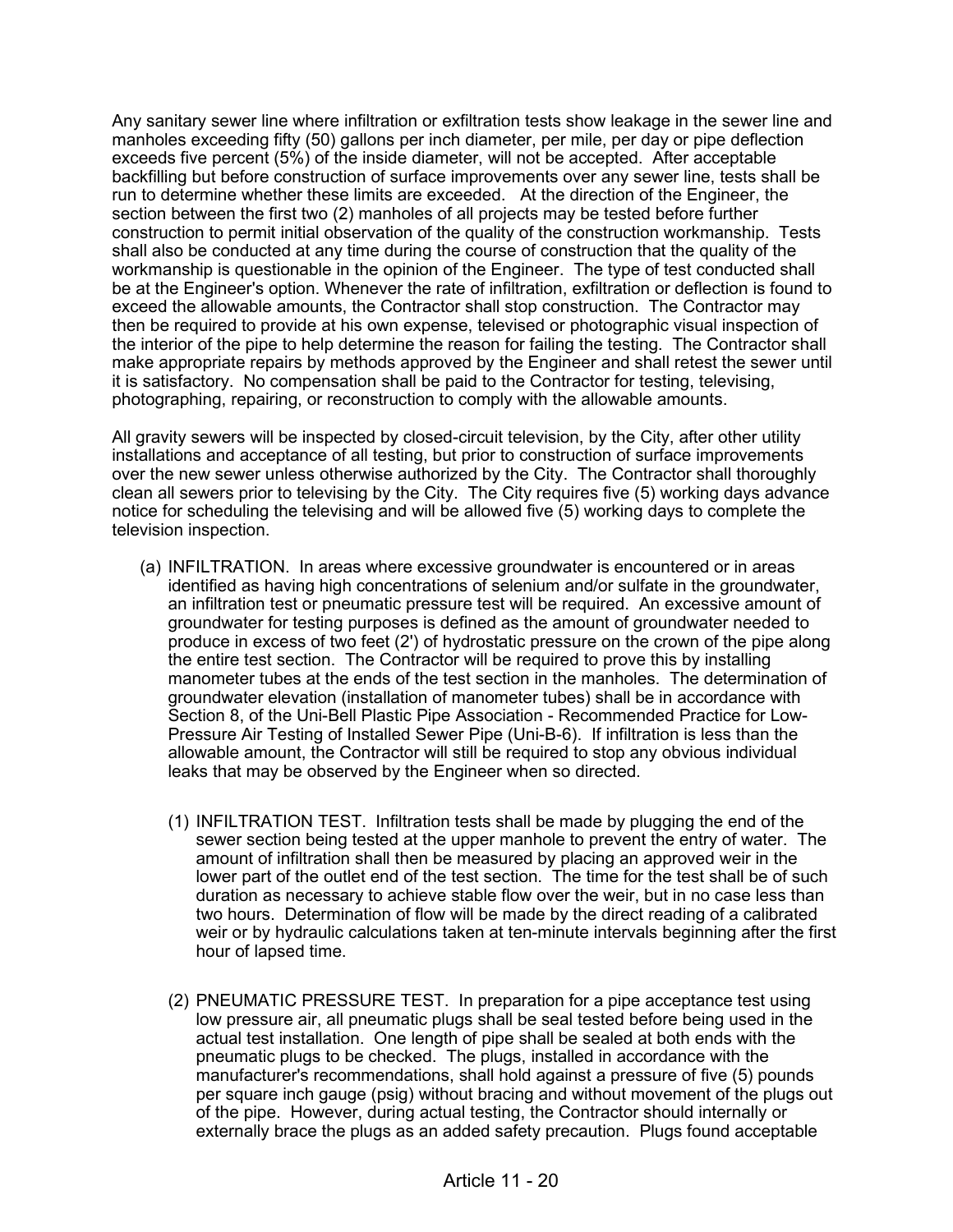by this testing shall be placed in the test installation and low-pressure air introduced into the sealed line until the internal air pressure reaches four (4) psig greater than the average back pressure of any groundwater that may be over the pipe but not greater than nine (9) psig. The level of groundwater back pressure shall be determined by averaging the reading of groundwater manometer tubes installed at the manholes of the section of pipe being tested. The air pressure correction, which must be added to a 3.5 psig test starting pressure, shall be calculated by dividing the average vertical height, in feet of groundwater above the invert of the pipe to be tested by 2.31. At least two (2) minutes shall be allowed for the air pressure to stabilize. After the stabilization period the air hose from the control panel to the air supply shall be disconnected and the pressure shall be decreased to 3.5 psig (plus any required air pressure correction) for the start of timing. The portion of line being tested shall be termed "Acceptable" if the time shown, for the given diameters in the following table, elapses before the air pressure drops 0.5 psig from the test starting pressure.

| <b>PIPE DIA.</b><br>(inches) | <b>MINIMUM</b><br><b>TIME</b><br>(min:sec) | <b>LENGTH (L) FOR</b><br>A MINIMUM TIME<br>(feet) | <b>TIME FOR</b><br><b>LONGER</b><br><b>LENGTH (sec)</b> |
|------------------------------|--------------------------------------------|---------------------------------------------------|---------------------------------------------------------|
| 8                            | 3:47                                       | 298                                               | 0.760L                                                  |
|                              | 4:43                                       | 239                                               | 1.187L                                                  |
| 12                           | 5:40                                       | 199                                               | 1.709L                                                  |
| 15                           | 7:05                                       | 159                                               | 2.671L                                                  |
| 18                           | 8:30                                       | 133                                               | 3.846L                                                  |
| 21                           | 9:55                                       | 114                                               | 5.235L                                                  |
| 24                           | 11:20                                      | 99                                                | 6.837L                                                  |
| 27                           | 12:45                                      | 88                                                | 8.653L                                                  |

Contractors testing equipment shall have 3/8 inch standard female fitting to accommodate the City inspector's gauge and a regulator or a relief valve set no greater than nine (9) psig to avoid over-pressurizing.

- (b) EXFILTRATION. Except in areas where excessive amounts of groundwater are encountered, the Contractor shall measure the rate of exfiltration by either a hydrostatic pressure test or a pneumatic pressure test (as outlined above).
	- (1) HYDROSTATIC PRESSURE TEST. The section to be tested shall be prepared by plugging the lower end of the section and the inlet sewer or sewers of the upper manholes and filling the pipe and upstream manhole with water to a depth of two feet (2') above the top of pipe at the upstream manhole of the test section or two feet (2') above the normal ground water level at the upstream manhole of the test section, whichever is greater. The maximum internal pipe pressure at the lowest end shall not exceed twenty-five feet (25') of head of water or 10.8 psi. Only after the test section has been acceptably isolated and filled with water can the test period begin. The period shall be two hours in duration. Leakage by exfiltration shall be determined by measuring the drop in the water level in the upstream manhole at the end of the test period. The exfiltration test time period may be extended beyond the minimum two-hour period when necessary to effectively determine the source of leakage when test results are unsatisfactory.
- (c) DEFLECTION TESTING. All PVC pipe less than twenty-four inches (24") in diameter shall be tested for deflection, after backfilling, by the Contractor by means of a certified mandrel (go-nogo device). The diameter of the mandrel shall be five percent (5%) less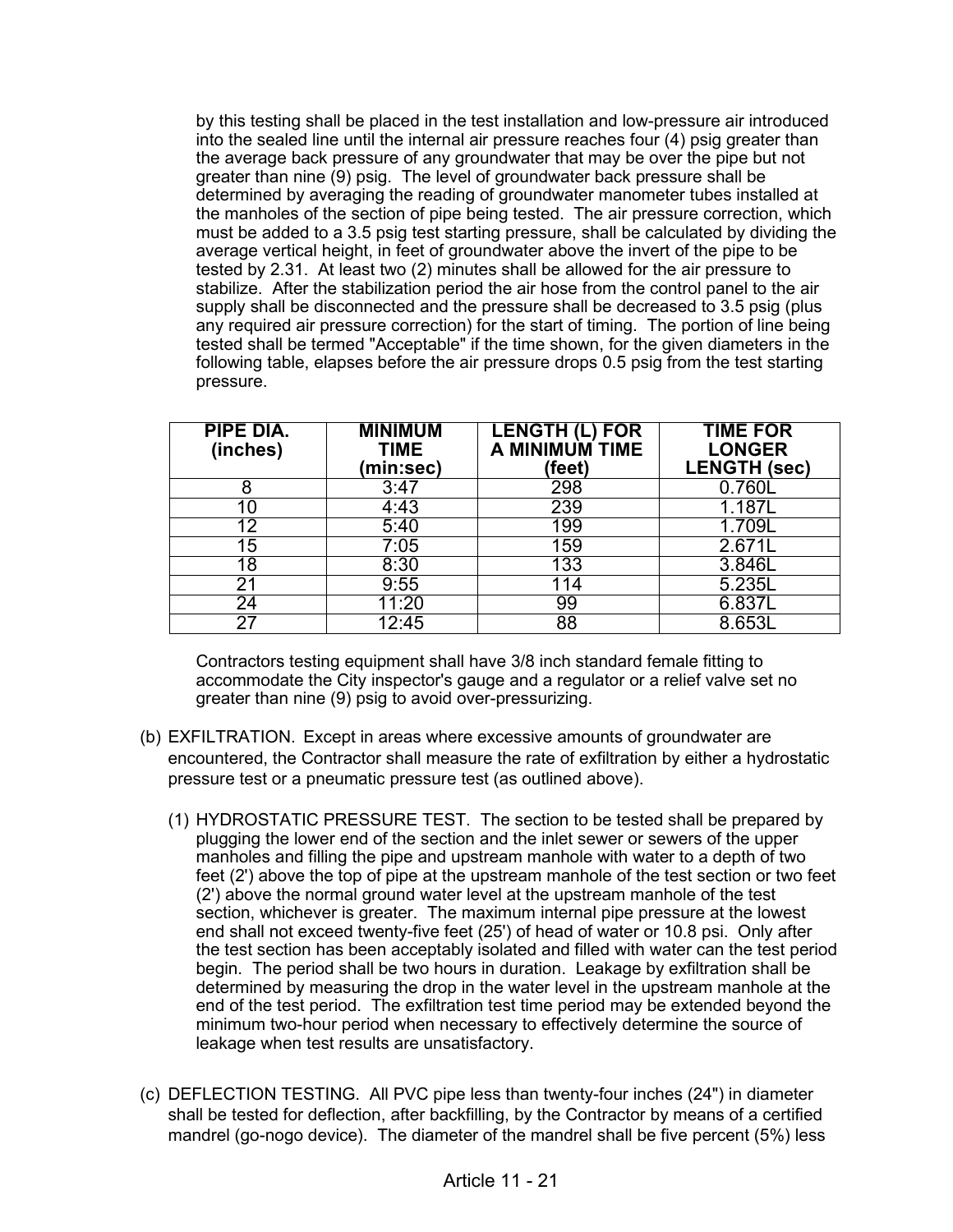than the inside diameter of the sewer pipe. The mandrel shall be pulled through all installed pipes. All testing shall be under the direction of the Engineer.

Pipe shall be removed, replaced and retested if maximum deflection exceeds five percent of the pipe's nominal internal diameter. Pipe shall be retested for deflection by the City of Pueblo prior to the end of the two-year warranty period. Any pipe showing a deflection in excess of five percent (5%), after testing by the City, shall be removed and replaced by the Contractor.

(d) ACCEPTANCE. Acceptance of the pipe in the tested section will be granted by the Engineer only after all defects such as poor alignment, misplaced pipe, and broken pipe have been remedied, and prescribed testing satisfactorily completed. Acceptance of the pipe does not relieve the Contractor of responsibilities imposed by all other sections of these specifications.

Work accomplished under this section will not be measured, nor will it be paid for directly. This work will be considered as incidental to the sanitary sewer pipe and all costs in connection therewith shall be included in the unit price for the pipe.

- (e) MANHOLE TESTING. After the epoxy coating has cured in manholes, it shall be inspected and tested per NACE (National Association of Corrosion Engineers) RP0188 specifications.
	- (1) Holiday Testing. Every manhole shall be tested using a high voltage holiday detection equipment (spark tester). An induced holiday shall be made into the coated concrete surface and shall serve to determine the minimum/maximum voltage to be used to test the coating for holidays at that particular area. The spark tester shall be initially set per manufacturer's specification but may be increased if it is insufficient to detect the induced holiday. All detected holiday shall be marked and repaired per the manufacture's recommendations.

The Contractor shall submit test results to the Engineer no later than one (1) week after testing the epoxy coating. Approved test results shall include test results, date tested, location of test and shall be signed by the inspector. No payment shall be made for any manhole with prior to manhole forms being submitted.

A failed manhole will have one (1) or more sparks in a single vertical foot. Any pinholes, thin areas, or any other imperfections identified by the holiday test will require a repair per manufacturer's specifications.

(2) Adhesion Testing. The Contractor shall conduct adhesion testing in accordance with ASTM D4541 and D7234. Three-20-mm dollies will be placed on the bottom, middle and top of manhole. Prepare dollies with a 3,500 psi strength 24 -hour adhesive and score around the dolly for the testing process. If results fail to meet results in the table found in Epoxy Coating Table, Section 11.2.6 (b), the test will be considered failed. If two out of three tests fail, additional tests will be performed. Testing will include 25% of the manholes in the Project picked at random. During the testing, if more than 50% of manholes fail of those initially tested, ALL manholes in the Project will be subject to testing or as directed by the Engineer. If subsequent tests fail all manholes could be considered unacceptable and will be subject to removal and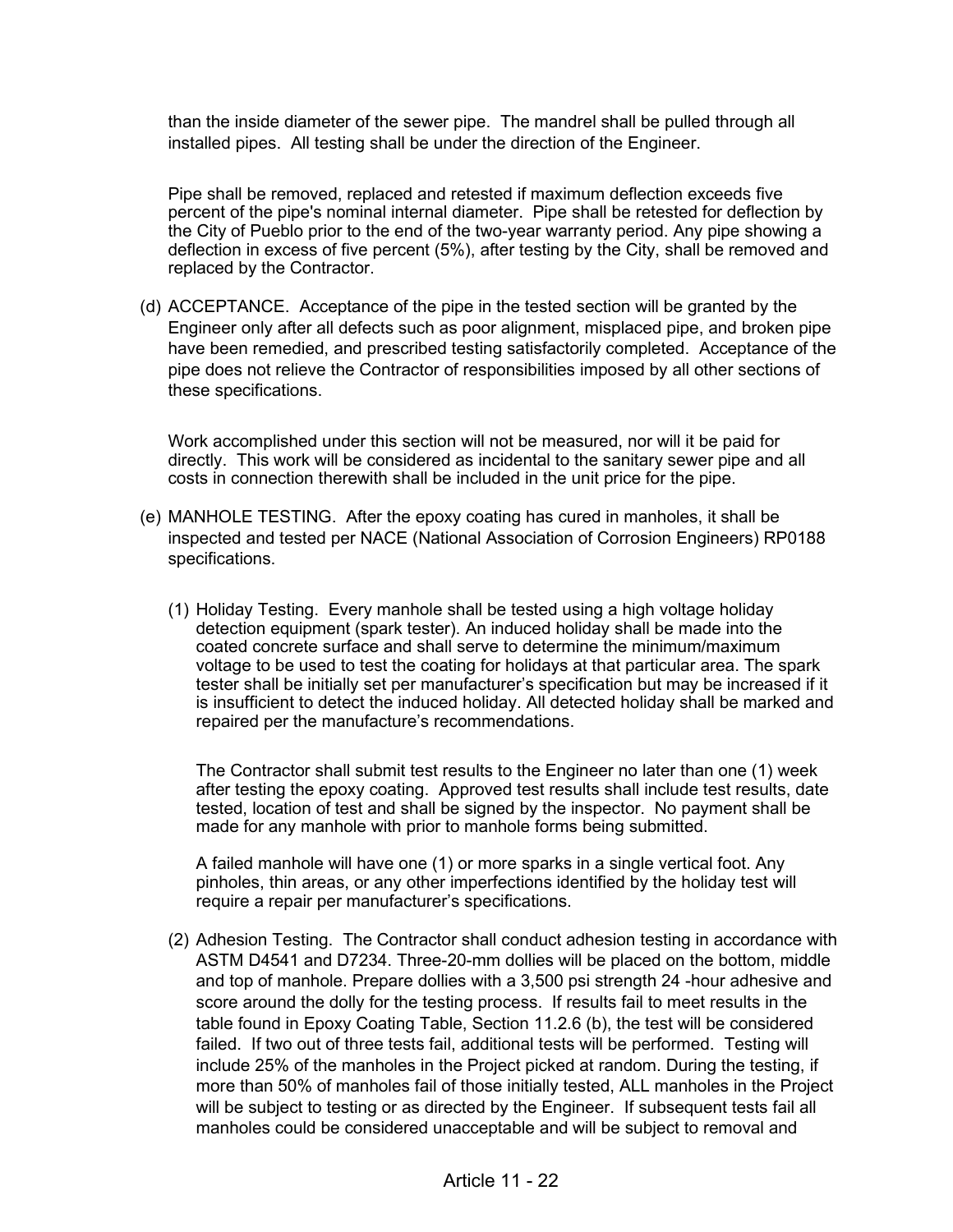reapplication of epoxy. The Contractor shall repair all test sites after adhesion tests have been performed. No additional cost to the project will be paid to perform all adhesion tests and epoxy coating patch due to testing. A Type V automatic selfaligning adhesion tester shall be used per ASTM 4541 specifications.

(f) TRACER WIRE TESTING. All new tracer wire installations shall be located using typical low frequency (512Hz) line tracing equipment, witnessed by the Contractor and Engineer, prior to acceptance of ownership. This verification shall be performed upon completion of rough grading and again prior to final acceptance of the project. Continuity testing in lieu of actual line tracing shall not be accepted.

## **11.3.16 CLEANING SEWERS AND APPURTENANCES**

The sewers and all appurtenances shall be thoroughly cleaned at the Contractors expense under the direction and to the satisfaction of the Engineer before final acceptance of the work. In the event the City has to perform any cleaning, the Contractor will be charged \$550 per hour for the cost of labor, equipment, and materials.

# **11.3.17 REPLACING SIDEWALKS, CURB AND GUTTER, BASE COURSE, PAVING, ETC.**

Where sidewalks, curb and gutter, culverts, etc., are removed within the limits of the work, the Contractor shall compact the backfill as specified under the applicable Article, and shall then replace sidewalks, curb and gutter, culverts, etc., in accordance with prevailing City Specifications for the class of work involved. Sidewalk and curb and gutter removals shall be in accordance with ARTICLE – 4 CONCRETE, Section 4.8.3. and Section 4.8.2. Where grassed areas are encountered, the Contractor shall replace all sod with sod of similar characteristics to that adjacent.

A Concrete Permit is required for all concrete work within the City of Pueblo. A "no fee" Concrete Permit shall be issued by the City Engineering Division for City funded projects. Any concrete work placed without benefit of both permit and inspection by Public Works will not be paid for.

# **11.3.18 GRAVEL SURFACED STREETS OR ALLEYS**

When trenches are excavated in streets or alleys which have only a gravel surface, Contractor shall replace such surfacing on a compacted backfill with gravel conforming to ARTICLE 6 - AGGREGATE BASE CONSTRUCTION, CLASS 6, equal in depth to that which originally existed or a minimum thickness of two inches (2"). The surface shall conform to the street or alley grade as set by the Engineer. Where the completed surface settles below finished grade, additional gravel base course material shall be placed and compacted immediately to restore the roadbed surface to finished grade and allow drainage.

### **11.3.19 CONCRETE AND ASPHALT PAVEMENT REMOVAL AND REPLACEMENT**

When concrete pavement is removed, the removal shall be to an existing joint or to a sawed joint which is made prior to removal.

The final edges of asphalt removed and replaced shall be along a straight line neatly sawed to a depth which allows the pavement to be removed with no disturbance to the asphalt left in place.

The edges of pavement (either concrete or asphalt) removal and replacement shall extend one foot (1') beyond the edge of the excavation required for pipe installation. The edges of the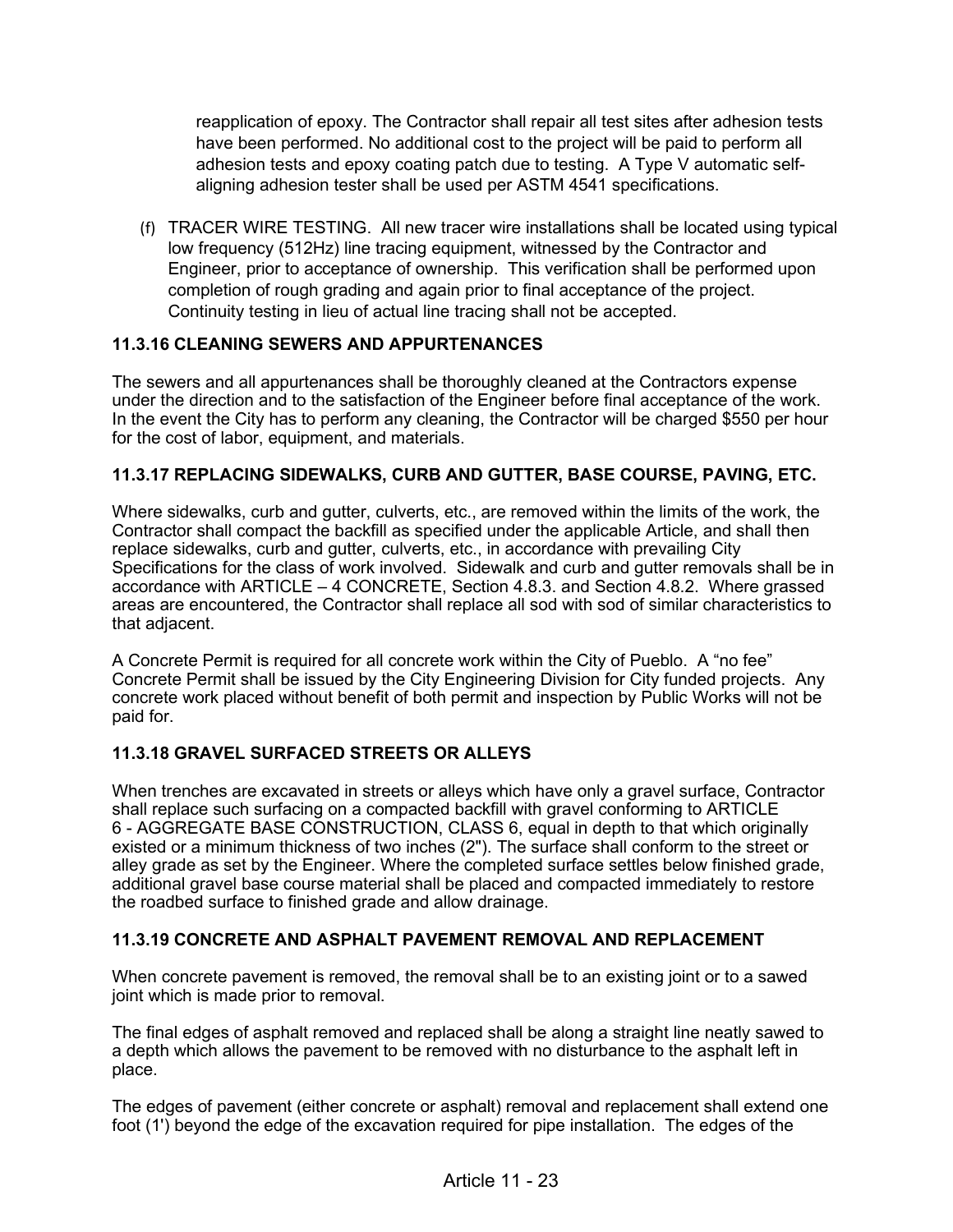pavement shall be clean, straight, and free from jagged intrusions and loose pieces. If the edges of the pavement are not straight, the Contractor shall saw cut back to a point where a straight edge can be maintained or overlay the asphalt patch with a minimum of 3x the nominal aggregate size asphaltic overlay extending two feet (2') beyond the edges of the asphalt patch. Concrete or asphalt removed from the trench surface shall not be used in the initial backfill, and all pieces exceeding eight inches (8") in any dimension shall be removed from the site.

If the distance from the lip line of the curb & gutter to the trench is less than 4 feet (4'), all asphalt shall be removed from lip to the trench line.

## **11.3.20 ASPHALT PAVED STREETS**

When trenches are excavated in streets having an asphalt surface, the Contractor shall replace such surfacing as follows:

- (a) Place controlled low strength materials (CLSM) (flowable fill) having a minimum thickness of two (2) feet below the hot asphalt bituminous pavement.
- (b) Place hot bituminous asphalt pavement wearing surface having a minimum compacted thickness equal to the original pavement, or four inches (4"), whichever is greater.

All the foregoing materials and methods of application shall comply with ARTICLE 6 - AGGREGATE BASE CONSTRUCTION and ARTICLE 8 - PAVEMENT.

Outside of trench areas, the Contractor shall restore damaged bituminous surfaced streets to the condition which existed prior to construction. The Contractor shall make these repairs at his own expense if the damage is a result of his operations.

# **11.3.21 CONCRETE PAVED STREETS**

When trenches are excavated in streets constructed of concrete, the Contractor shall replace said concrete with an equivalent concrete pavement. Said concrete pavement shall have a minimum thickness conforming to ARTICLE 8 - PAVEMENT and shall be placed on six inches (6") of Class 6 base conforming to ARTICLE 6 - AGGREGATE BASE CONSTRUCTION.

Outside of trench areas, the Contractor shall restore damaged concrete surfaced streets to the condition which existed prior to construction. The Contractor shall make these repairs at his own expense if the damage is a result of his operations.

#### **11.3.22 CONCRETE CURB AND GUTTER, SIDEWALK, DRIVEWAY, ALLEY PAN AND DIP REMOVAL**

Concrete curb and gutter, sidewalks, driveways, alley pans and dips shall be removed to the limits designated by the Engineer. All joints (except expansion joints) shall be saw cut prior to removal unless otherwise directed by the Engineer. Any concrete broken or disturbed by the Contractor outside of the designated limits shall be replaced at the expense of the Contractor at no cost to the project. Sawing shall be considered incidental and subsidiary to the pipeline excavation. See ARTICLE 4 – CONCRETE for additional requirements.

### **11.3.23 CITY RESERVES RIGHT TO DO REPAVING OR RESURFACING OF STREETS**

The City reserves the right to do the repaving or resurfacing of the streets even though the Proposal lists quantities for doing such work. The Engineer may direct the Contractor to omit any portion or all of this repaving or resurfacing, in which case the Contractor shall not be entitled to any adjustment or allowance in contract prices.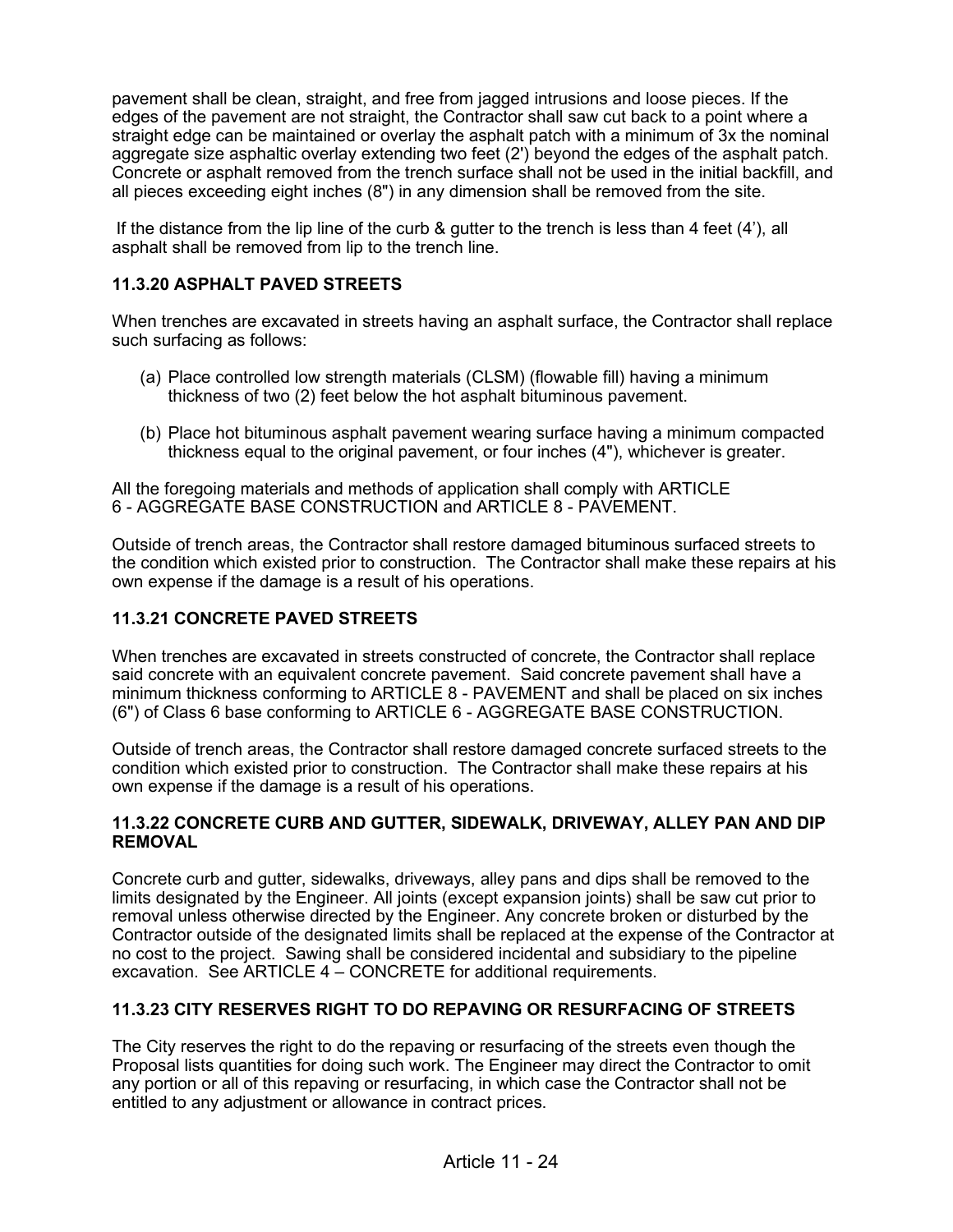#### **11.3.24 ASPHALT OR CONCRETE UNAVAILABLE OR INCLEMENT WEATHER ON COMPLETION OF BACKFILL**

Upon completion of backfill operations, if hot bituminous asphalt or concrete is unavailable or the weather is inclement, a temporary asphalt surface - cold mix or other approved material - having a two inch (2") minimum thickness shall be installed immediately on the surface of the trench, cut, or hole in an asphalt or concrete street, walk, curb and gutter, etc. before the Contractor leaves the excavation site or continues the trench to the next block, intersection, or alley, unless otherwise allowed by the Engineer. Cold mix asphalt and its placement shall be furnished at the Contractor's expense and shall not be a pay item.

As soon as hot bituminous asphalt or concrete becomes available, the temporary asphalt

surface shall be removed and replaced with permanent asphalt or concrete in accordance with prevailing City construction and material specifications for the class of work involved by the Contractor. See ARTICLE 8 – PAVEMENT for additional requirements.

### **11.3.25 GREASE AND SAND INTERCEPTORS**

Grease interceptors and sand interceptors shall have a minimum of two (2) compartments and shall be capable of separation and retention of grease and storage of settled solids. Interceptor design shall conform with the requirements of the Plumbing Code per Section 16-8-4 of the Pueblo Municipal Code. A control manhole over each compartment for monitoring purposes shall be required and installed at the owner/operators sole expense. Covers shall have a gas tight fit. The interceptor shall be designed, constructed and installed for the calculated loading. Flow control devices shall be required where the water flow through the interceptor may exceed its rated flow. Interceptors shall be installed in a location outside the building which provides easy access at all times for inspections, cleaning and proper maintenance, including pumping.

Grease interceptors and sand interceptors shall be vented in accordance with the Plumbing Code. The vent shall terminate not less than six (6) inches above the flood-rim level or in accordance with the manufacturers' instructions.

Grease interceptor and sand interceptor capacity calculations shall be performed by the food or engine service facility based on size and type of operation according to the formula contained in the Plumbing Code. Where sufficient capacity cannot be achieved with a single unit, installation of interceptors in series is required.

Grease or sand interceptors shall be constructed at the Contractor/Developer's expense and shall not be a pay item.

# **11.4 METHOD OF MEASUREMENT**

Method of measurement for sanitary sewer construction shall be as follows:

- (a) Manholes Each manhole removed and/or constructed of various sizes shall be counted for payment by the contract unit. Each manhole repaired using cementious material and/or epoxy coating of various sizes shall be measured by the vertical foot from the invert of the manhole to the top rim of the manhole.
- (b) Sanitary Sewer Pipe The length of sanitary sewer pipe of various sizes and types shall be measured in linear feet along the alignment of the centerline of the pipe from face of manhole to face of manhole unless connection is made to an existing stub.
- (c) Service Lines The length of service lines of various sizes shall be measured in linear feet along the alignment of the centerline of the pipe for actual pipe installed.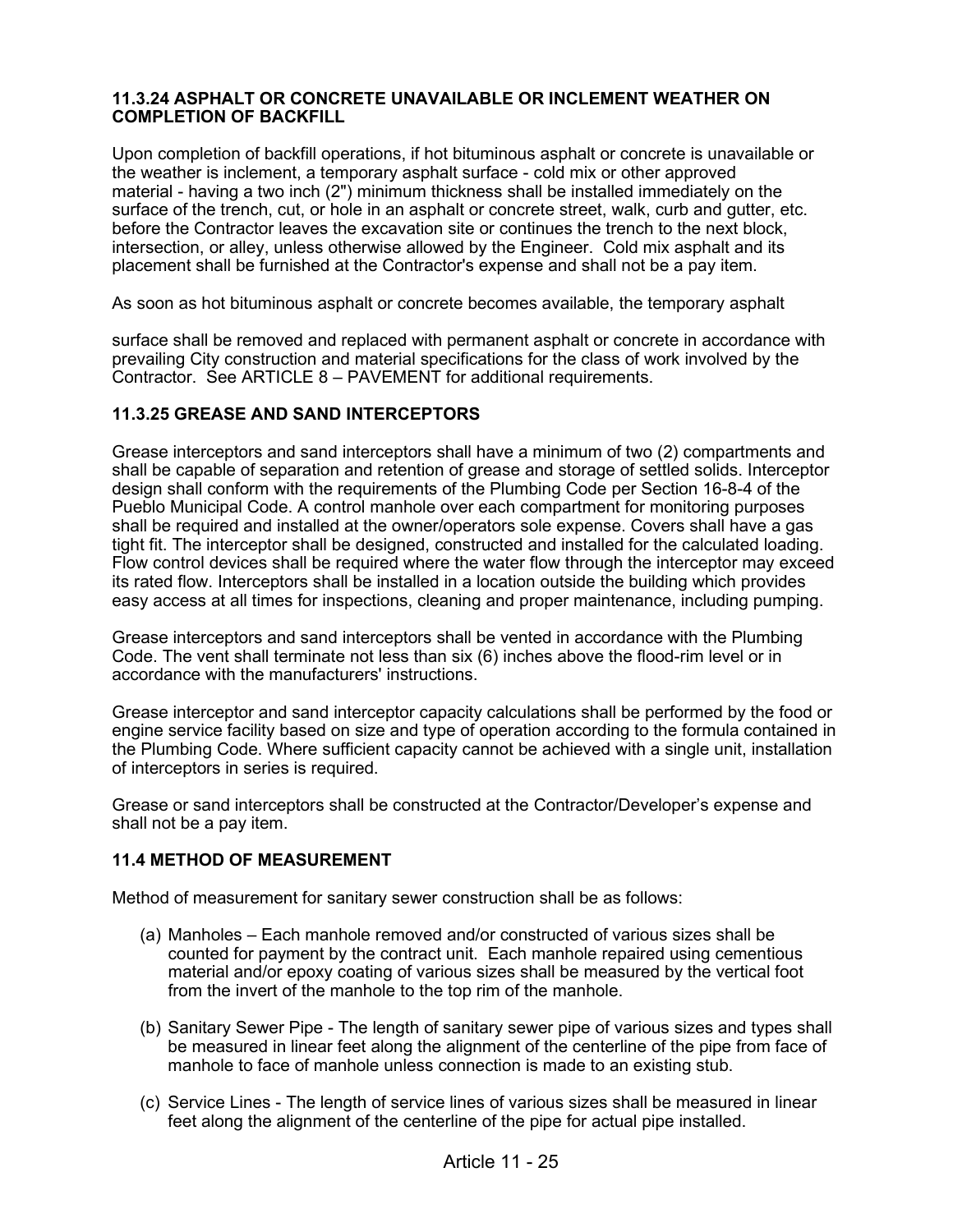- (d) Reconnect Service Lines Each service line reconnected to the sanitary sewer main shall be counted for payment.
- (e) Earthwork, Excavation, Trenching and Backfilling Unless otherwise specified, these items will not be measured for separate payment but will be considered as incidental to the item to which it applies and shall be included in the unit price for that item, unless rock is encountered as described in section 11.3.8 - TRENCHES IN ROCK.
- (f) Rock Excavation Rock excavation shall be measured for payment by the cubic yard. In measuring the number of cubic yards of rock excavation, the width of the trench excavated will be multiplied by the average depth from the surface of the rock to a point six (6) inches below the outside bottom of the sewer pipe. This result multiplied by the length of the trenched rock and divided by twenty-seven (27) will give the number of cubic yards allowed for payment.
- (g) Trench Stabilization Material Approved material used to stabilize the subgrade shall be measured for payment by the ton as evidenced by weight tickets for each truckload or fraction thereof
- (h) Imported Backfill Material Approved backfill material to replace unsatisfactory material shall be measured for payment by the ton as evidenced by weight tickets for each truckload or fraction thereof.
- (i) Class "A" Concrete Cradle Bedding Concrete cradle bedding shall be measured for payment by the linear foot.
- (j) Class "B" Pipe Bedding Pipe bedding will not be measured for separate payment but will be considered as incidental to the sanitary sewer pipe and all costs in connection therewith shall be included in the unit price for the pipe.
- (k) Reinforced Concrete Encasement Reinforced concrete encasement shall be measured for payment by the linear foot.
- (l) Gravel Surface Replacement Aggregate base to replace the gravel lost during excavation on gravel surfaced streets or alleys will be measured by the individual weigh tickets for each truckload from state certified scales shall be furnish to the inspector signed by the driver and include the following information:
	- Date Time Dispatched Gross Weight Tare Weight Net Weight Project **Destination** Truck No. Material Type State allowable Gross Vehicle Weight (GVW)
- (m)Sidewalk and Driveway Replacement Sidewalk and driveway replacement shall be measured for payment in square feet of concrete of the specified thickness measured in place, completed and accepted.
- (n) Curb and Gutter Replacement Curb and gutter replacement will be measured for payment in accordance with all applicable items as described in ARTICLE 4 -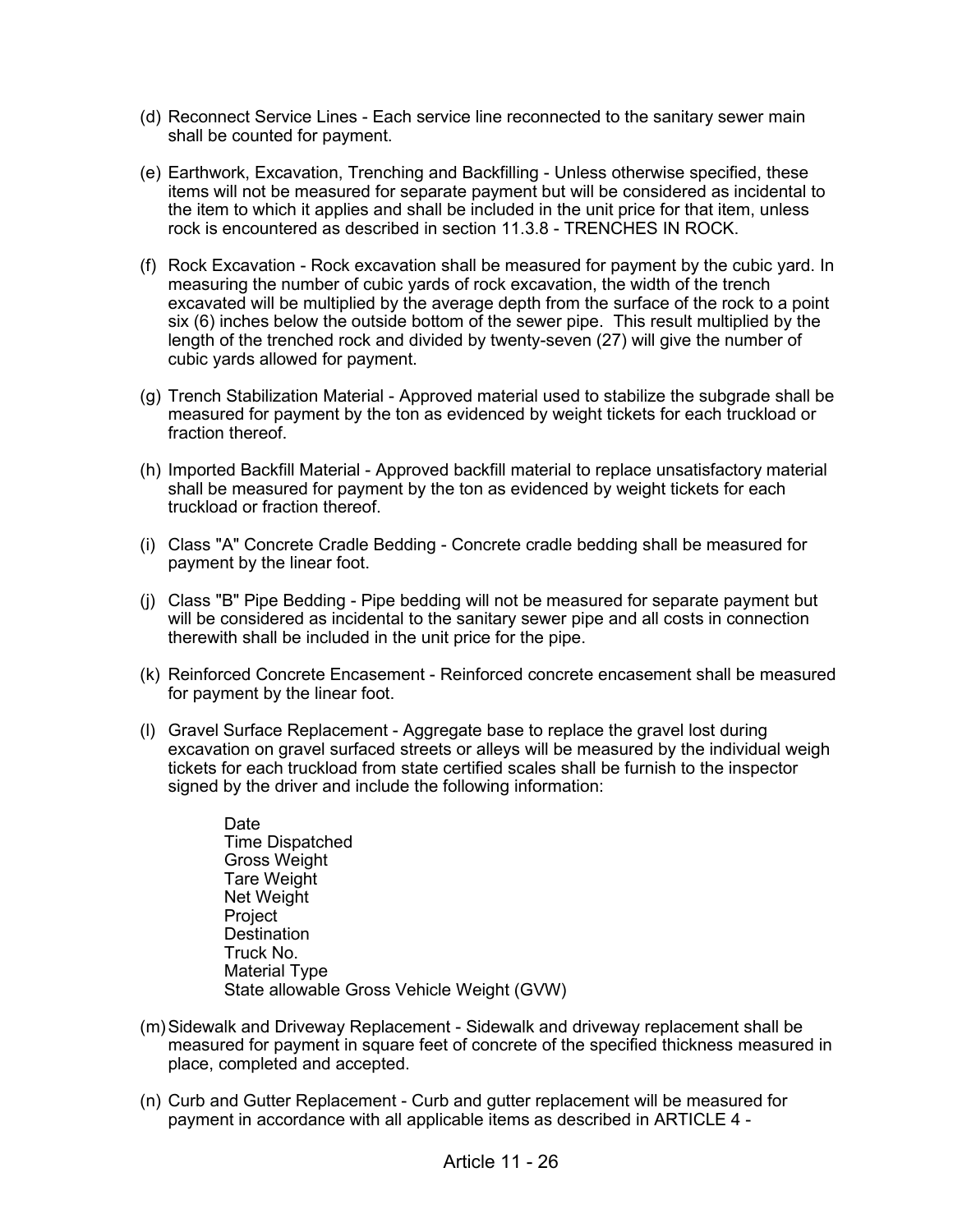CONCRETE, Section 4.8.2 - Method and Payment.

- (o) Curb and Gutter, Sidewalk, Driveway, Alley Pans, Dips, and Concrete and Bituminous Pavement Removal - The removal and disposal of curb and gutter, sidewalk, driveway, alley pans, dips, and concrete and bituminous pavement will not be measured for separate payment but will be considered as incidental to the pipe and structure items and all costs in connection therewith shall be included in the unit price for that item, unless otherwise noted in the bid schedule.
- (p) Concrete Pavement Replacement Concrete pavement replacement shall be measured for payment on the linear foot basis of the specified thickness, completed and accepted, measured in place along the centerline of the sewer main or service lines.
- (q) Hot Bituminous Pavement Replacement Hot bituminous pavement replacement shall be measured for payment on the linear foot basis of the specified thickness, completed and accepted, measured in place along the centerline of the sewer main or service lines.
- (r) Concrete Alley Pan, Dip or Double Gutter Replacement The replacement of concrete alley pans, dips, and double gutters shall be measured for payment in square feet of concrete of the specified thickness, measured in place completed and accepted.

## **11.5 BASIS OF PAYMENT**

All costs in connection with the proper, safe and successful completion of the work, including furnishing all materials, equipment, supplies, and appurtenances; equipment and tools; and performing all necessary labor and supervision to fully complete the work in accordance with these specifications and the standard details, shall be included in the unit and lump sum prices bid. All work not specifically set forth as a pay item in the Proposal shall be considered a subsidiary obligation of the Contractor and all costs in connection therewith shall be included in the prices bid. In the event that there is no unit price shown in the proposal, the price will be negotiated.

Basis of payment for sanitary sewer construction shall be as follows:

(a) Manholes – Constructed manholes will be paid for at the contract unit price per manhole and this shall include the ring and cover castings and adjustment sections, precast sections, and all items incidental to complete the manhole, in accordance with these specifications and the Standard Details.

Manholes repaired using cementitious material and/or epoxy will be paid for at the contract unit price for various sizes which is placed, tested and accepted as measured in the field. Payment will only be made after manhole forms have been submitted and approved.

- (b) Sanitary Sewer Pipe Sanitary sewer pipe will be paid for at the contract unit price for the various sizes and types, installed complete in place. Said price shall include all excavation, shoring, bedding, joint materials, plugs, bypass pumping, temporary connections, connection to existing manholes, all other materials, to construct in accordance with these specifications and the Standard Details and Pavement Impact Fees as outlined in Section 12-6-4.1 of the City Code of Ordinance. No payment will be made for pipe until backfilling, compaction tests, deflection (go-nogo) test, exfiltration and/or infiltration tests have been accepted by the Engineer.
- (c) Service Lines and Reinstate Service Lines Service lines and reconnection of service lines will be paid for at the contract unit price and shall be full compensation for placed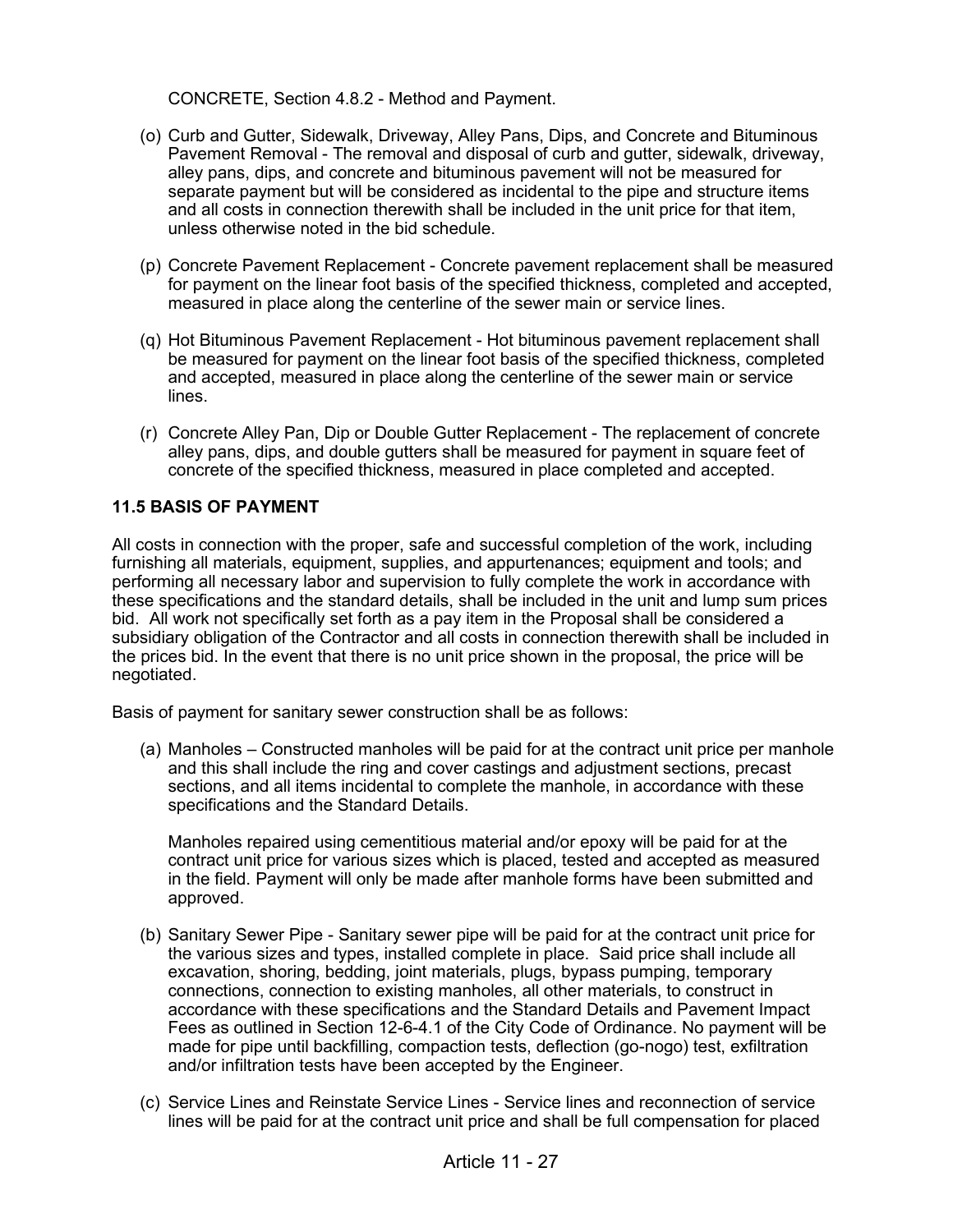and accepted pipe, including all fittings, plugs and markers in accordance with these specifications.

- (d) Rock Excavation Rock excavation will be paid for at the contract unit price and shall include the payment for any additional foundation or bedding material required and disposal of the rock removed which will not meet the requirements for backfill.
- (e) Trench Stabilization Material Trench stabilization material will be paid for at the contract unit price and shall include all work to furnish the approved material and disposal of the unsuitable material.
- (f) Imported Backfill Material Imported backfill material will be paid for at the contract unit price and shall include all work to furnish the suitable material and disposal of the unsuitable material.
- (g) Class "A" Cradle Bedding Payment for Class "A" Cradle Bedding, will be paid for at the contract unit price, complete in place.
- (h) Reinforced Concrete Encasement- Reinforced concrete encasement will be paid for at the contract unit price, complete in place.
- (i) Gravel Surface Replacement Payment shall be made for by the number of tons delivered and placed in accordance with the plans and specifications and accepted by the Engineer. Material delivered in trucks that exceed the rated GVW (Gross Vehicle Weight) will be used but the excess over GVW will not be paid for. Any material delivered to the site without a weight ticket will not be paid for.
- (j) Sidewalk and Driveway Replacement- Sidewalk and driveway replacement will be paid for at the contract unit price, complete in place.
- (k) Curb and Gutter Replacement Curb and gutter replacement will be paid for at the contract unit price complete in place.
- (l) Concrete Pavement Replacement Concrete pavement replacement will be paid for at the contract unit price and shall include furnishing and placing concrete pavement, and base under the new concrete, if required.
- (m)Hot Bituminous Pavement Replacement Hot bituminous pavement replacement shall be paid for at the contract unit price, complete in place.
- (n) Concrete Alley Pan, Dip or Double Gutter Replacement The replacement of concrete alley pans, dips, and double gutters shall be paid for at the contract unit price, complete in place. Said unit price shall include replacement with the specified thickness of concrete, reinforcing bars and base material, if required.

### **11.6 PRIVATE SEWERS**

### **11.6.1 DESCRIPTION**

Private sanitary sewers are not allowed unless otherwise authorized by the City Engineer consistent with the requirements of the Sanitary Sewer Design Criteria and Policies. The information covered by this specification consists of construction standards, inspections, and minimum requirements for "Private Sewers." The term "Private Sewers" as used in these specifications shall mean a building sewer which receives the discharge from more than one (1) building drain and conveys it to a public sewer and is installed and maintained by an approved